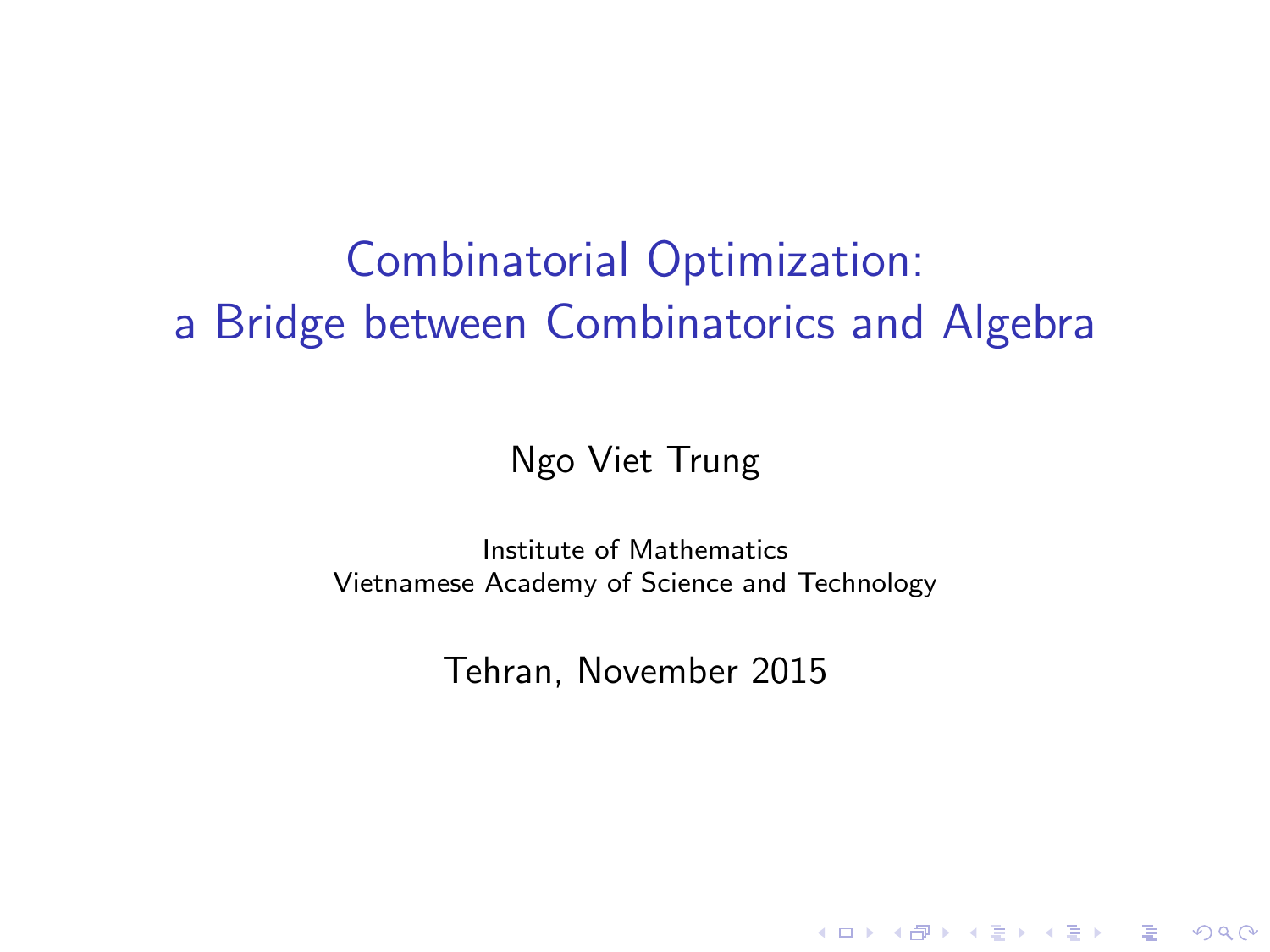### Main Theme

#### Correspondence of Hypergraphs in Combinatorics and Squarefree Monomial Ideals in Algebra

K ロ K K (P) K (E) K (E) X (E) X (P) K (P)

#### Tool: Combinatorial Optimization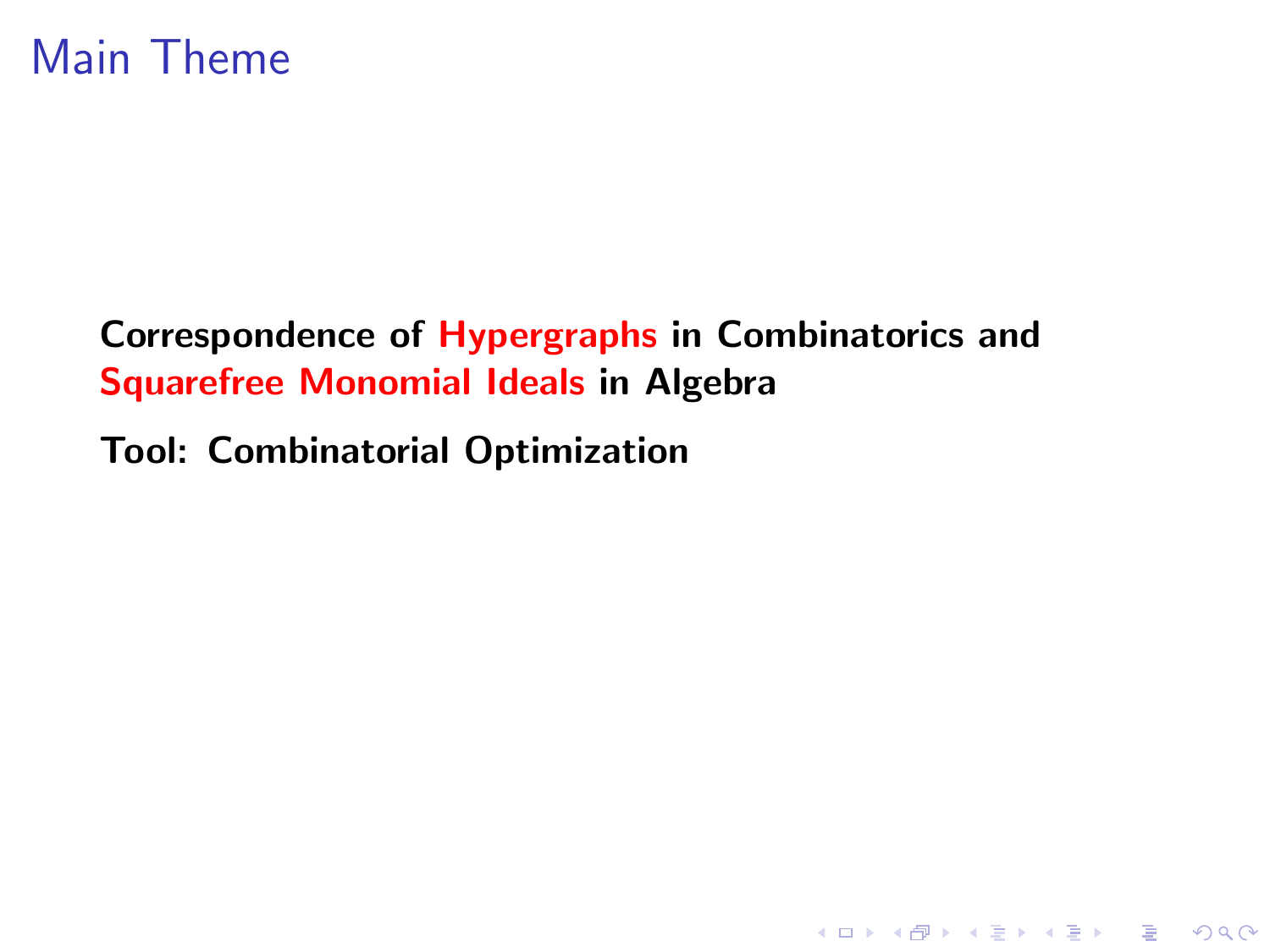#### Correspondence of Hypergraphs in Combinatorics and Squarefree Monomial Ideals in Algebra

#### Tool: Combinatorial Optimization

This bridge is too big. I am a passenger passing the bridge a few times and could see only a glimpse of its magnificence.

**K ロ ▶ K @ ▶ K 할 X X 할 X → 할 X → 9 Q Q ^**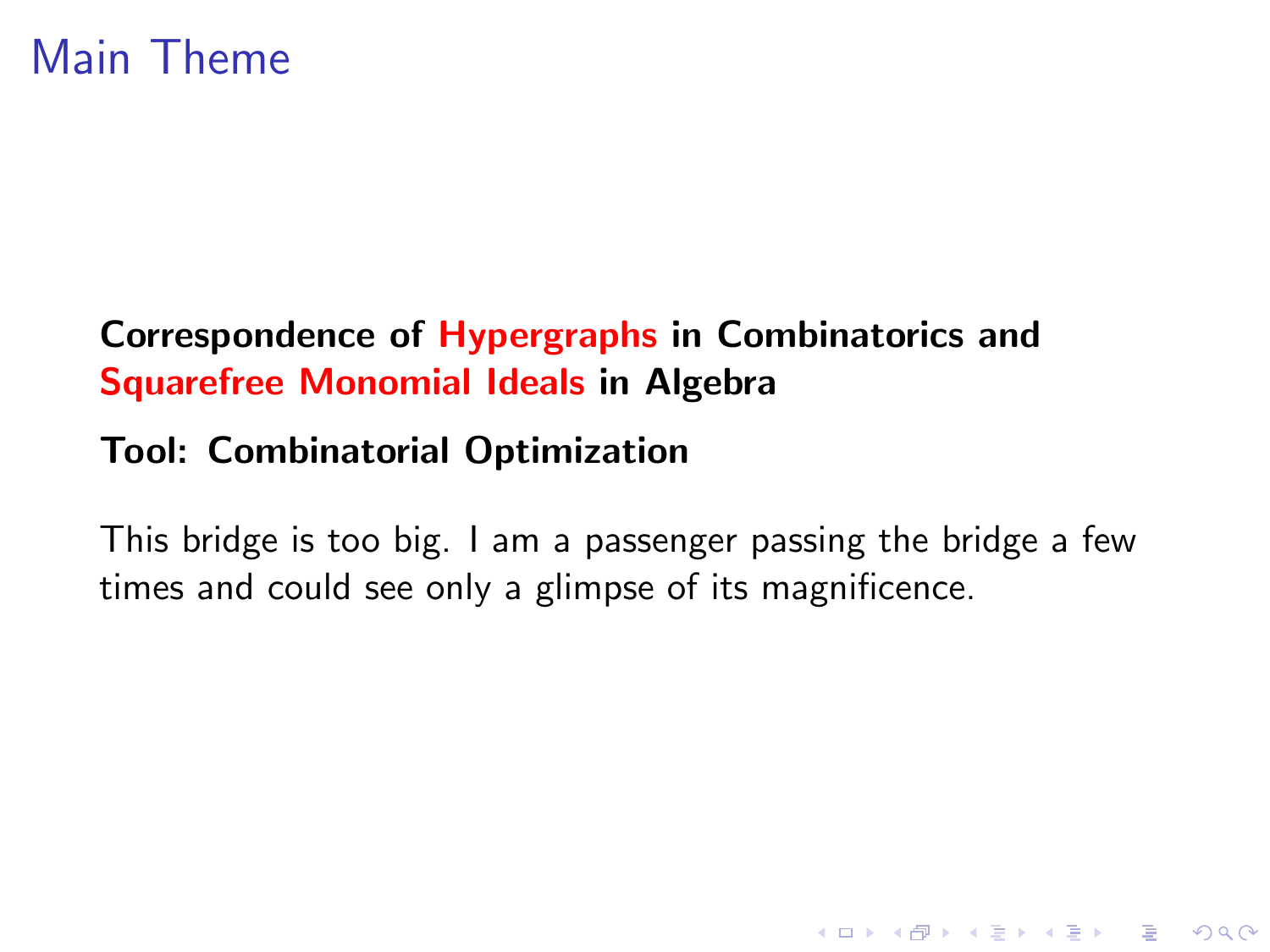# Hypergraphs

A hypergraph Γ is a collection of subsets of a set V with no inclusions among them. One may view the elements of  $V$  as vertices and the subsets of Γ as edges of the hypergraph.

K ロ ▶ K @ ▶ K 할 > K 할 > 1 할 > 1 이익어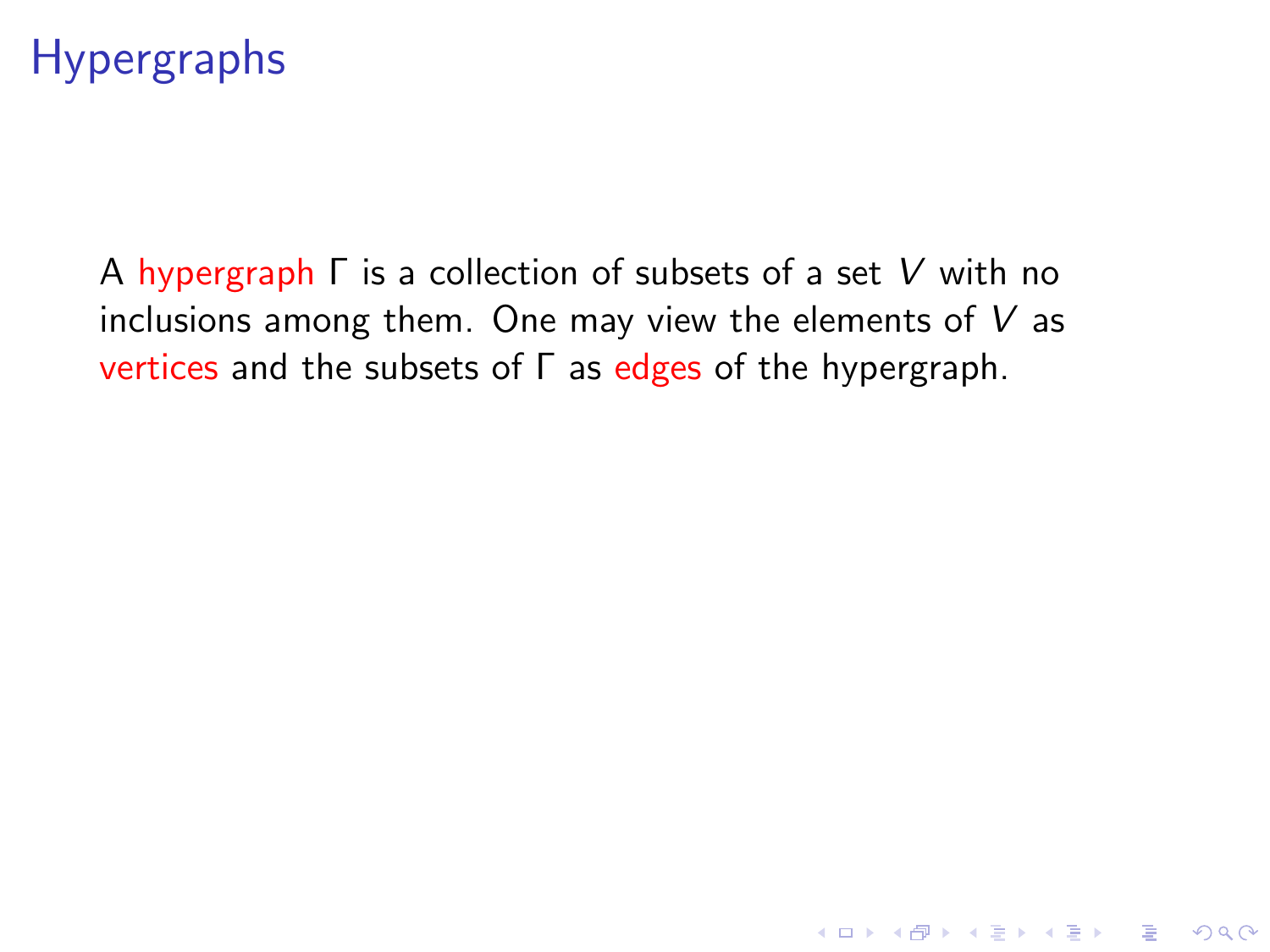# Hypergraphs

A hypergraph Γ is a collection of subsets of a set V with no inclusions among them. One may view the elements of  $V$  as vertices and the subsets of  $\Gamma$  as edges of the hypergraph.

Example: If every edges has two vertices, then Γ is a graph.

4 D > 4 P + 4 B + 4 B + B + 9 Q O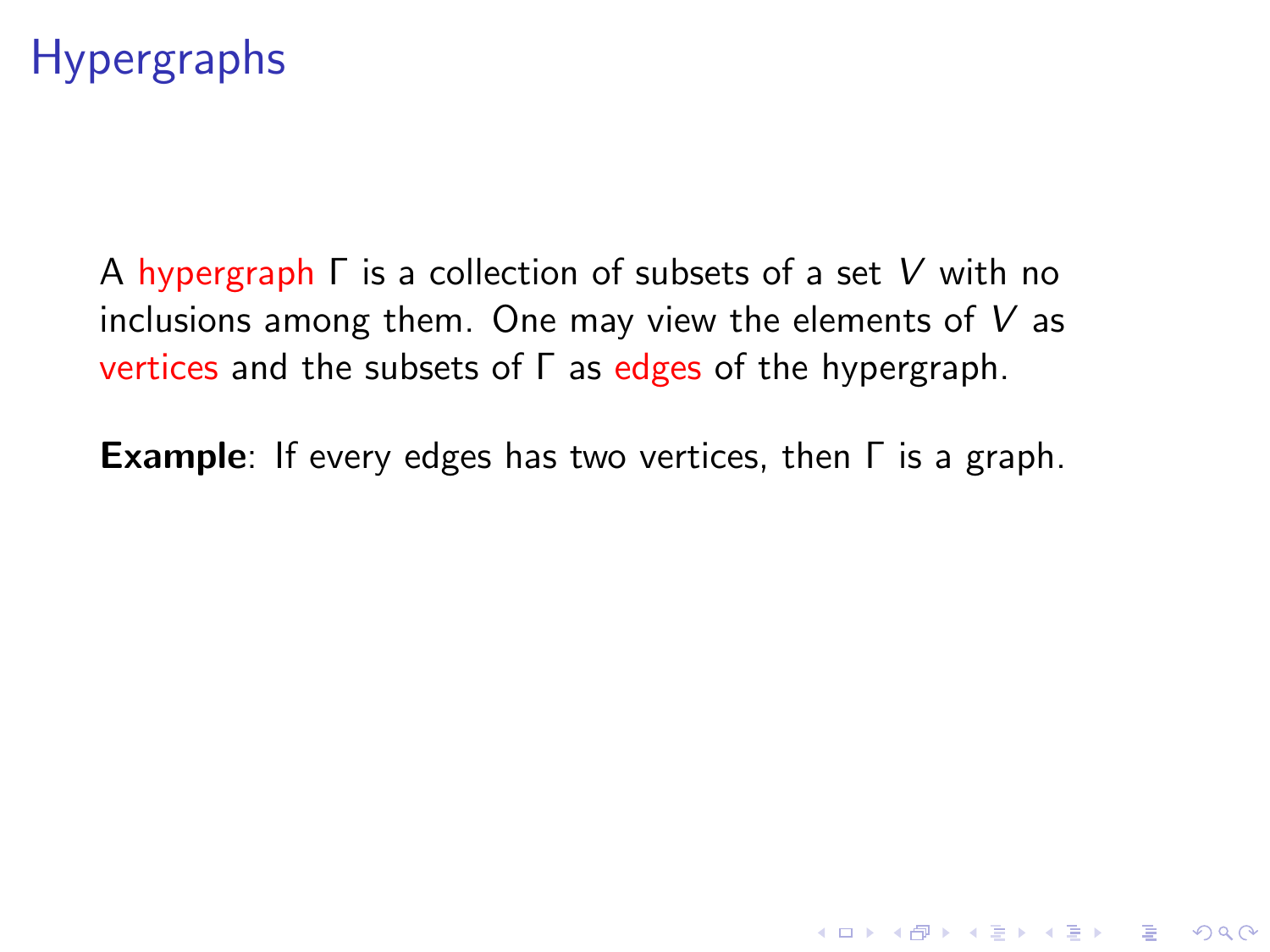# Hypergraphs

A hypergraph Γ is a collection of subsets of a set V with no inclusions among them. One may view the elements of  $V$  as vertices and the subsets of  $\Gamma$  as edges of the hypergraph.

Example: If every edges has two vertices, then Γ is a graph.

Hypergraphs play an impotant role in Combinatorics and in dealing with real discrete problems.

4 D > 4 P + 4 B + 4 B + B + 9 Q O

Example: Social networks.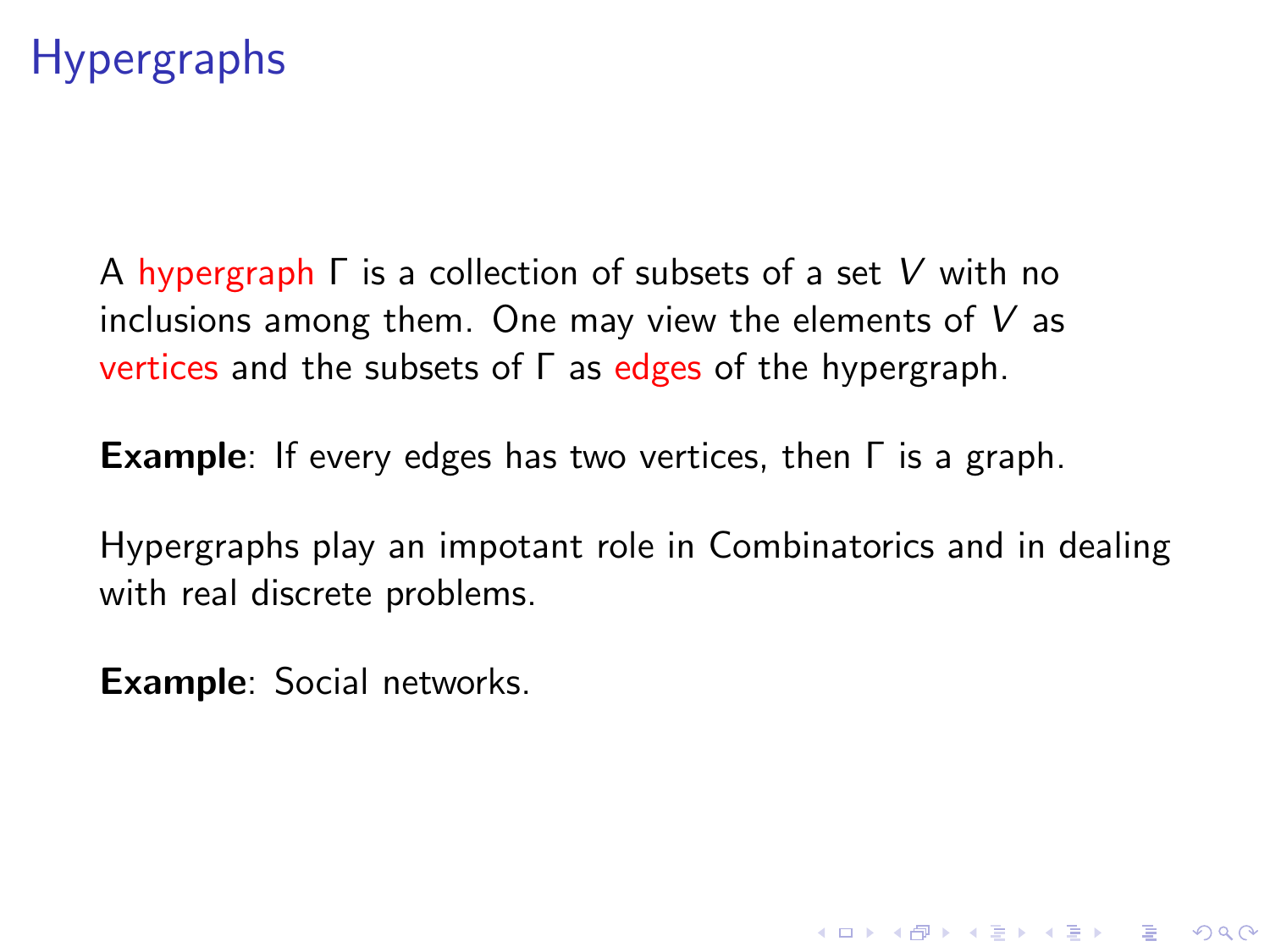### Matrix presentation

Let 
$$
V = \{1, ..., n\}
$$
 and  $\Gamma = \{F_1, ..., F_m\}$ .

We may identify  $F_i$  with the incidence vector  $\mathbf{a}_i = (\alpha_{i1}, ..., \alpha_{in})$ (column vector), where

$$
\alpha_{ij} = \left\{ \begin{array}{ll} 1 & \text{if } j \in F_i, \\ 0 & \text{if } j \notin F_i. \end{array} \right.
$$

KO KKOK KEK KEK LE I KORO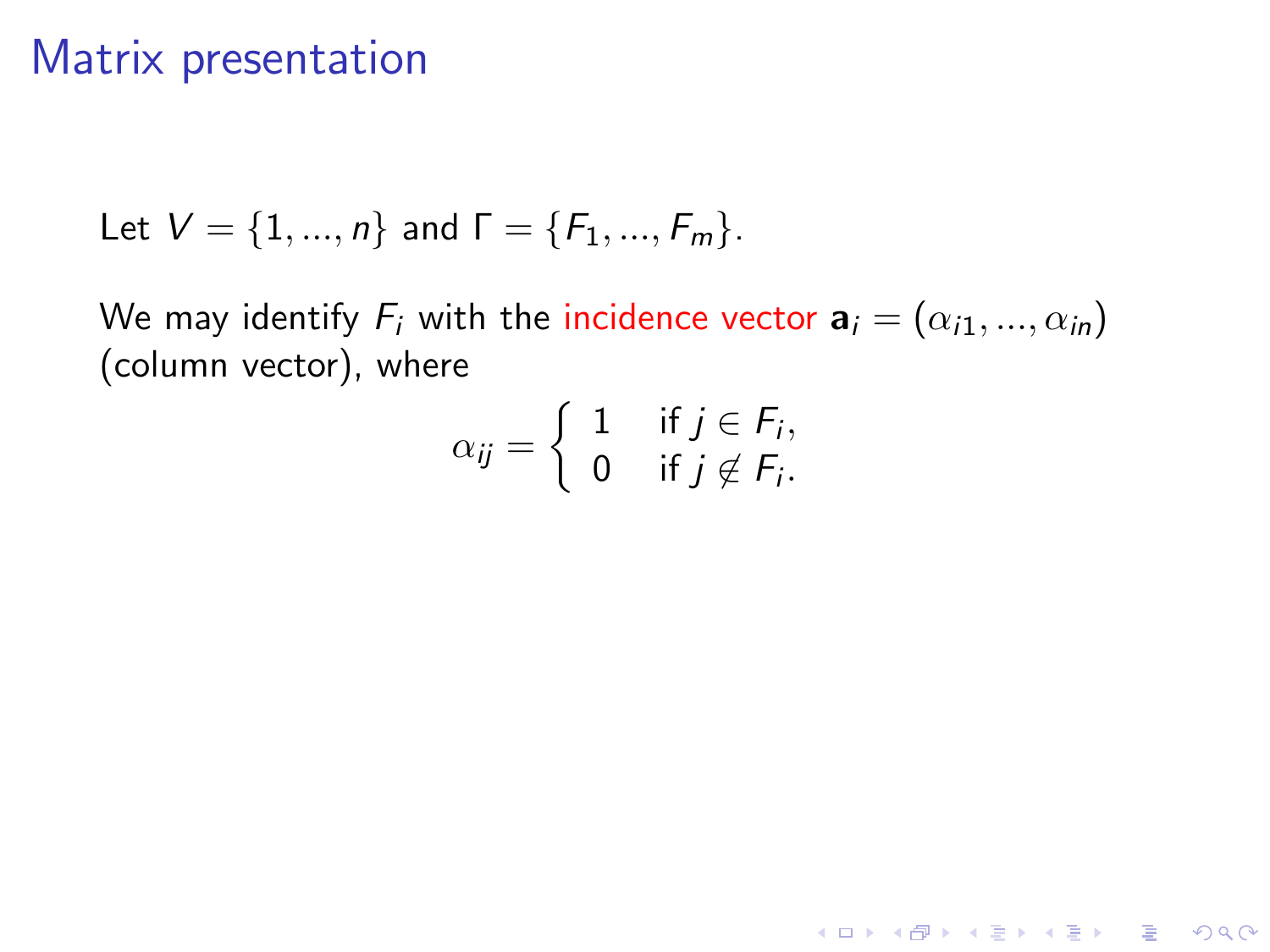### Matrix presentation

Let 
$$
V = \{1, ..., n\}
$$
 and  $\Gamma = \{F_1, ..., F_m\}$ .

We may identify  $F_i$  with the incidence vector  $\mathbf{a}_i = (\alpha_{i1}, ..., \alpha_{in})$ (column vector), where

$$
\alpha_{ij} = \left\{ \begin{array}{ll} 1 & \text{if } j \in F_i, \\ 0 & \text{if } j \notin F_i. \end{array} \right.
$$

Then Γ is uniquely determined by the incidence matrix

$$
\textbf{M}=(a_1,...,a_m).
$$

K ロ ▶ K @ ▶ K 할 > K 할 > 1 할 > 1 이익어

This matrix presentation allows us to use tool of Combinatorial Optimization to study hypergraphs.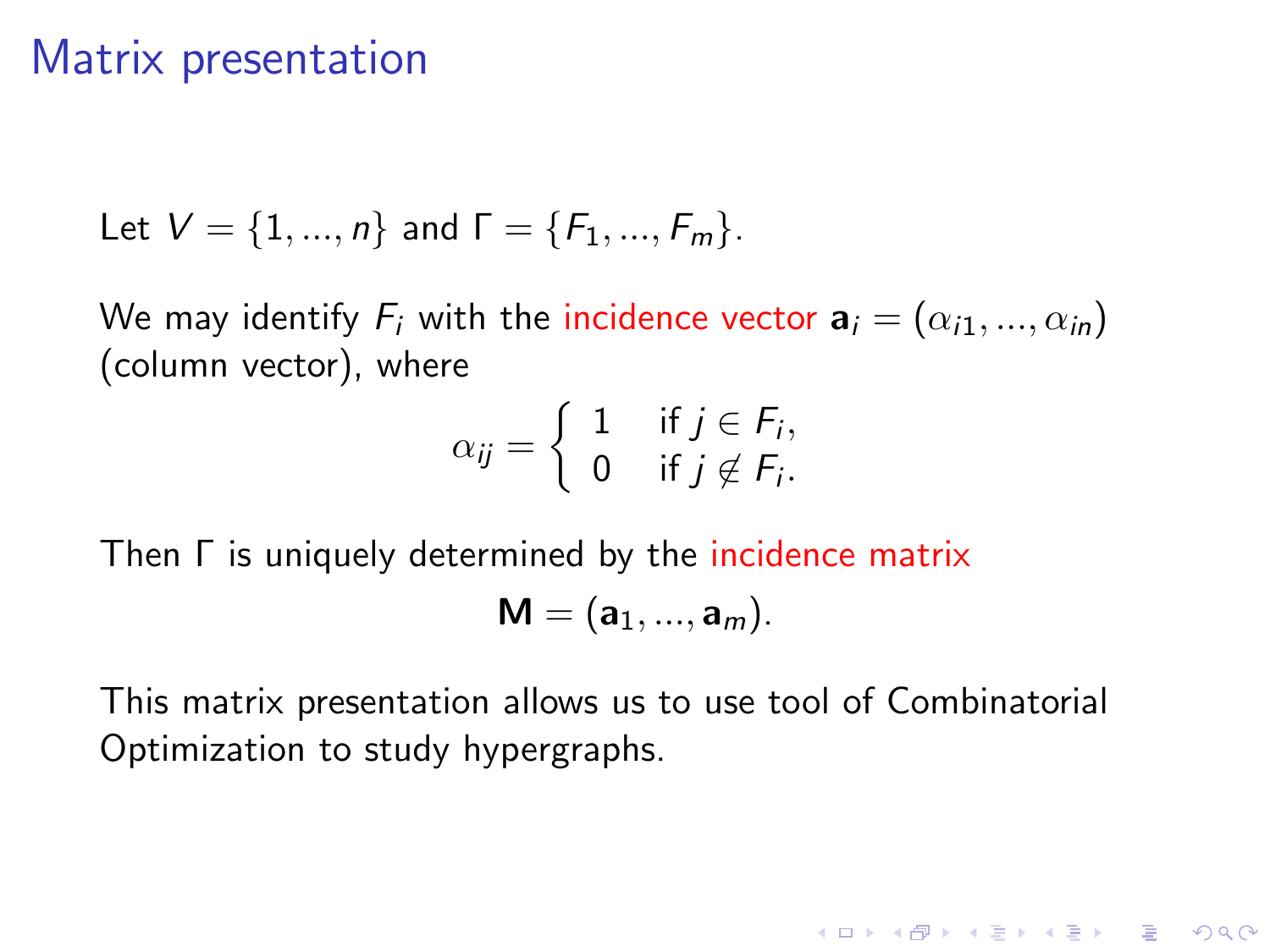A (vertex) cover of  $\Gamma$  is a subset  $G \subseteq V$  such that G meets every edge, i.e.  $G \cap F_i \neq \emptyset$  for all *i*.

K ロ ▶ K @ ▶ K 할 X X 할 X | 할 X 1 9 Q Q ^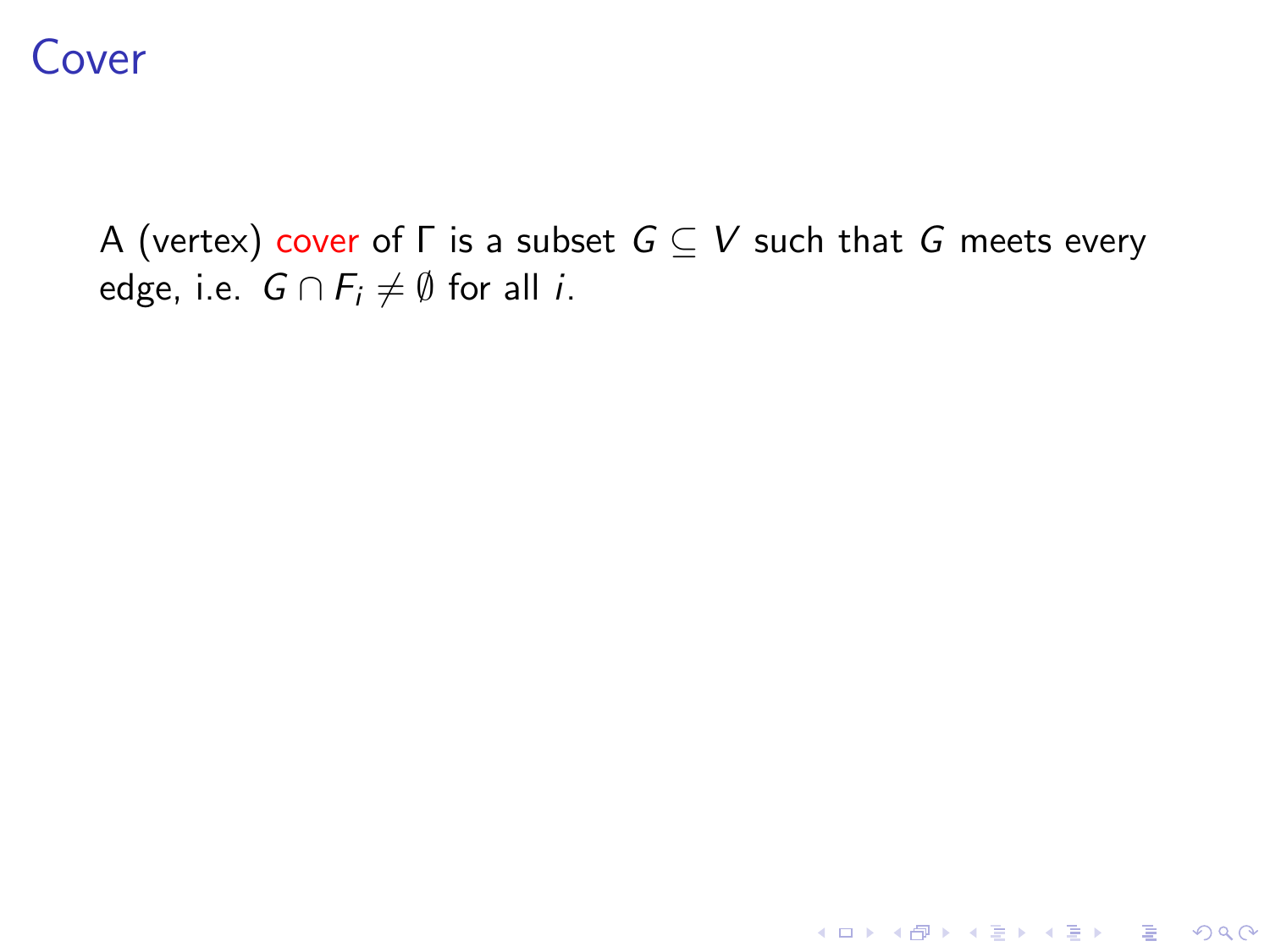A (vertex) cover of  $\Gamma$  is a subset  $G \subseteq V$  such that G meets every edge, i.e.  $G \cap F_i \neq \emptyset$  for all *i*.

The covering number of Γ is defined as

 $\tau(\Gamma) := \min\{|G| \mid G \text{ is a cover of } \Gamma\}.$ 

K ロ ▶ K @ ▶ K 할 > K 할 > 1 할 > 1 이익어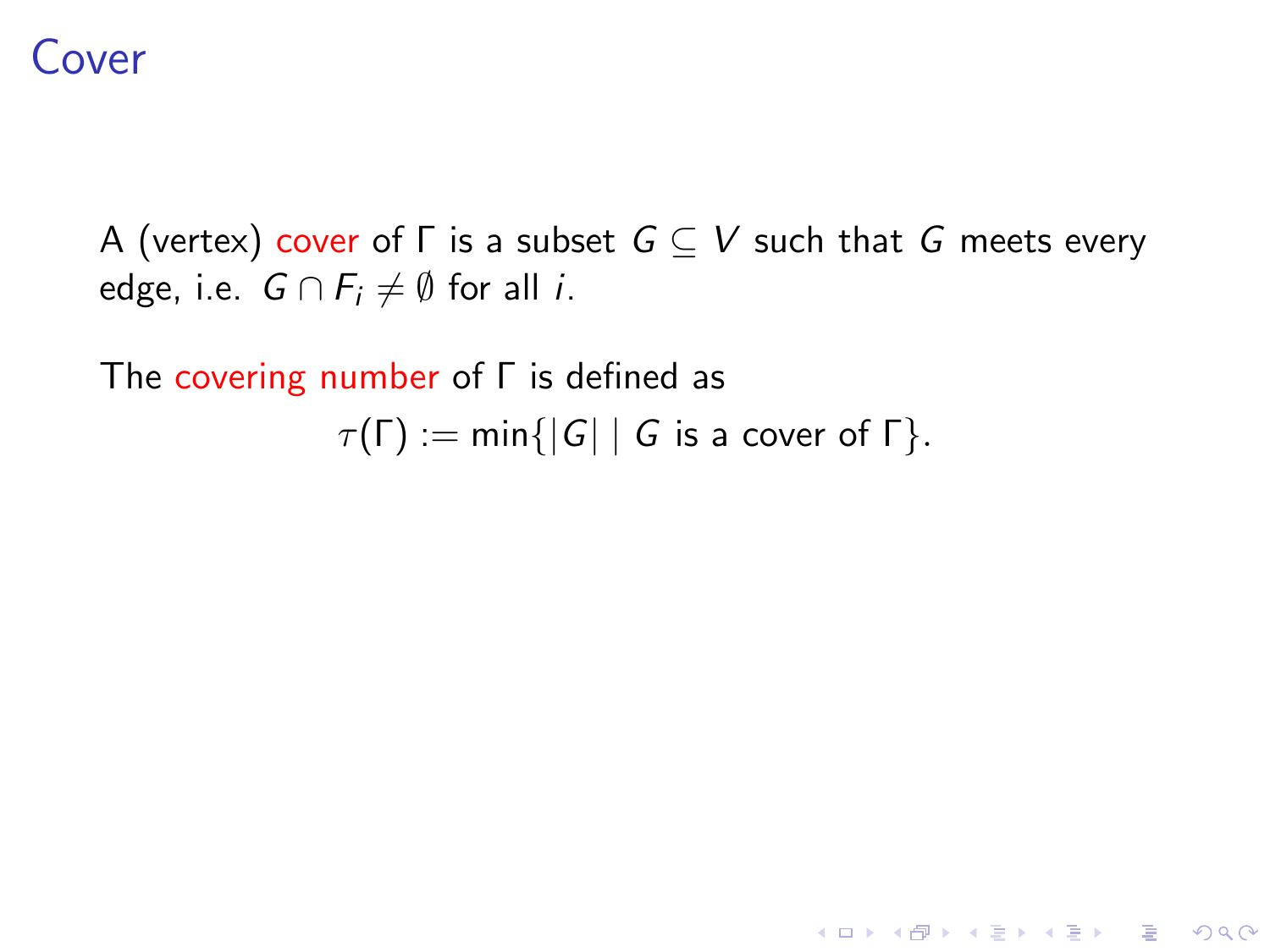A (vertex) cover of  $\Gamma$  is a subset  $G \subseteq V$  such that G meets every edge, i.e.  $G \cap F_i \neq \emptyset$  for all *i*.

The covering number of Γ is defined as

 $\tau(\Gamma) := \min\{|G| \mid G$  is a cover of  $\Gamma\}.$ 

Let  $\mathbf b$  be the incidence vector of  $G$  and  $\mathbf 1_n:=(1,...,1)\in\mathbb N^n.$  Then  $|G| = \mathbf{1}_n \cdot \mathbf{b}.$  $G \cap F_i \neq \emptyset$  iff  $\mathbf{a}_i \cdot \mathbf{b} \geq 1$ .

**KORKAR KERKER EL VOLO**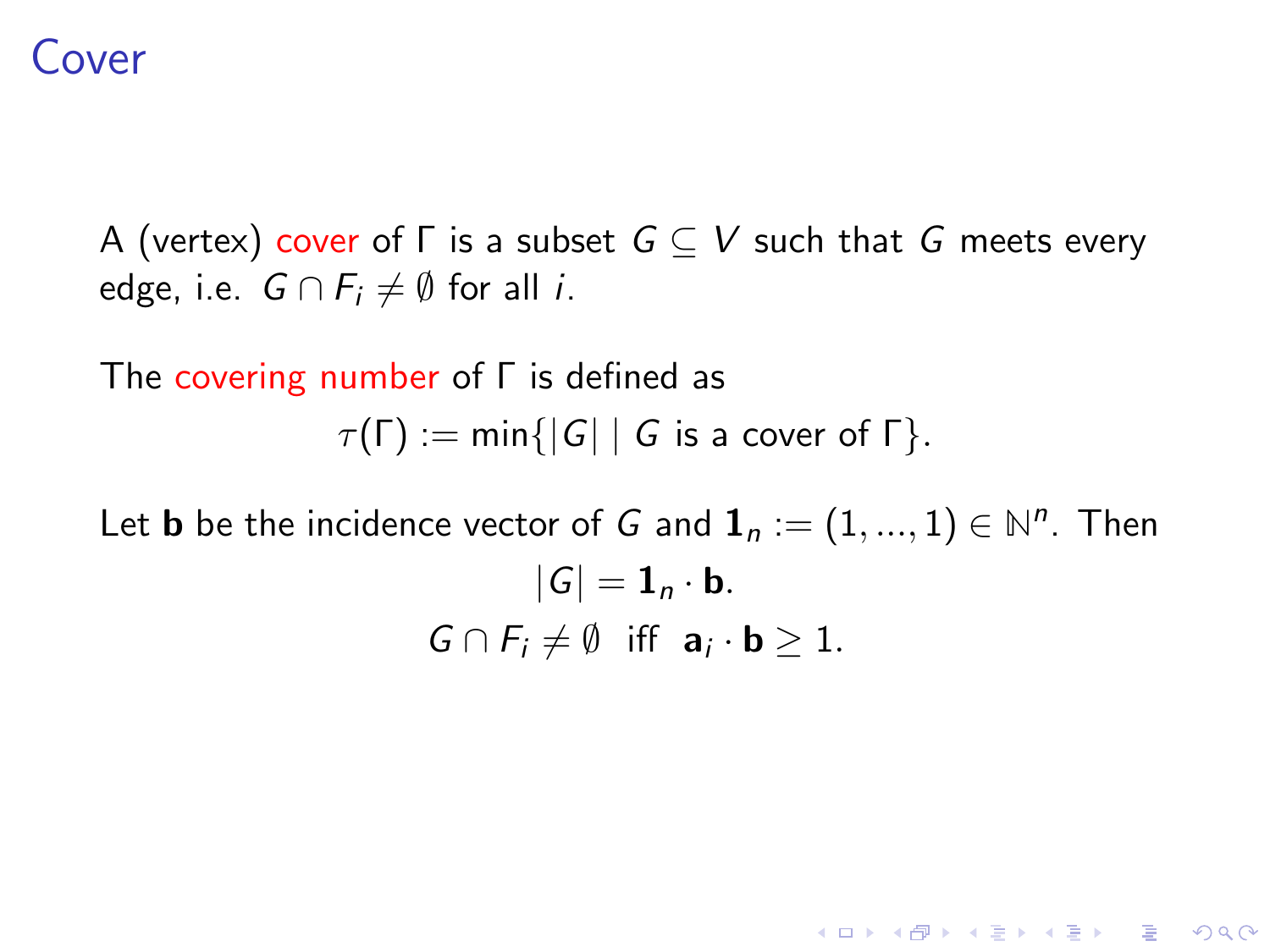A (vertex) cover of  $\Gamma$  is a subset  $G \subseteq V$  such that G meets every edge, i.e.  $G \cap F_i \neq \emptyset$  for all *i*.

The covering number of Γ is defined as  $\tau(\Gamma) := \min\{|G| \mid G \text{ is a cover of } \Gamma\}.$ 

Let  $\mathbf b$  be the incidence vector of  $G$  and  $\mathbf 1_n:=(1,...,1)\in\mathbb N^n.$  Then  $|G| = \mathbf{1}_n \cdot \mathbf{b}$ .  $G \cap F_i \neq \emptyset$  iff  $\mathbf{a}_i \cdot \mathbf{b} \geq 1$ .

**KORKAR KERKER EL VOLO** 

**Proposition**:  $\tau(\Gamma) = \min\{\mathbf{1}_n \cdot \mathbf{b} | \mathbf{b} \in \mathbb{N}^n, \mathbf{M}^T \cdot \mathbf{b} \geq \mathbf{1}_m\}.$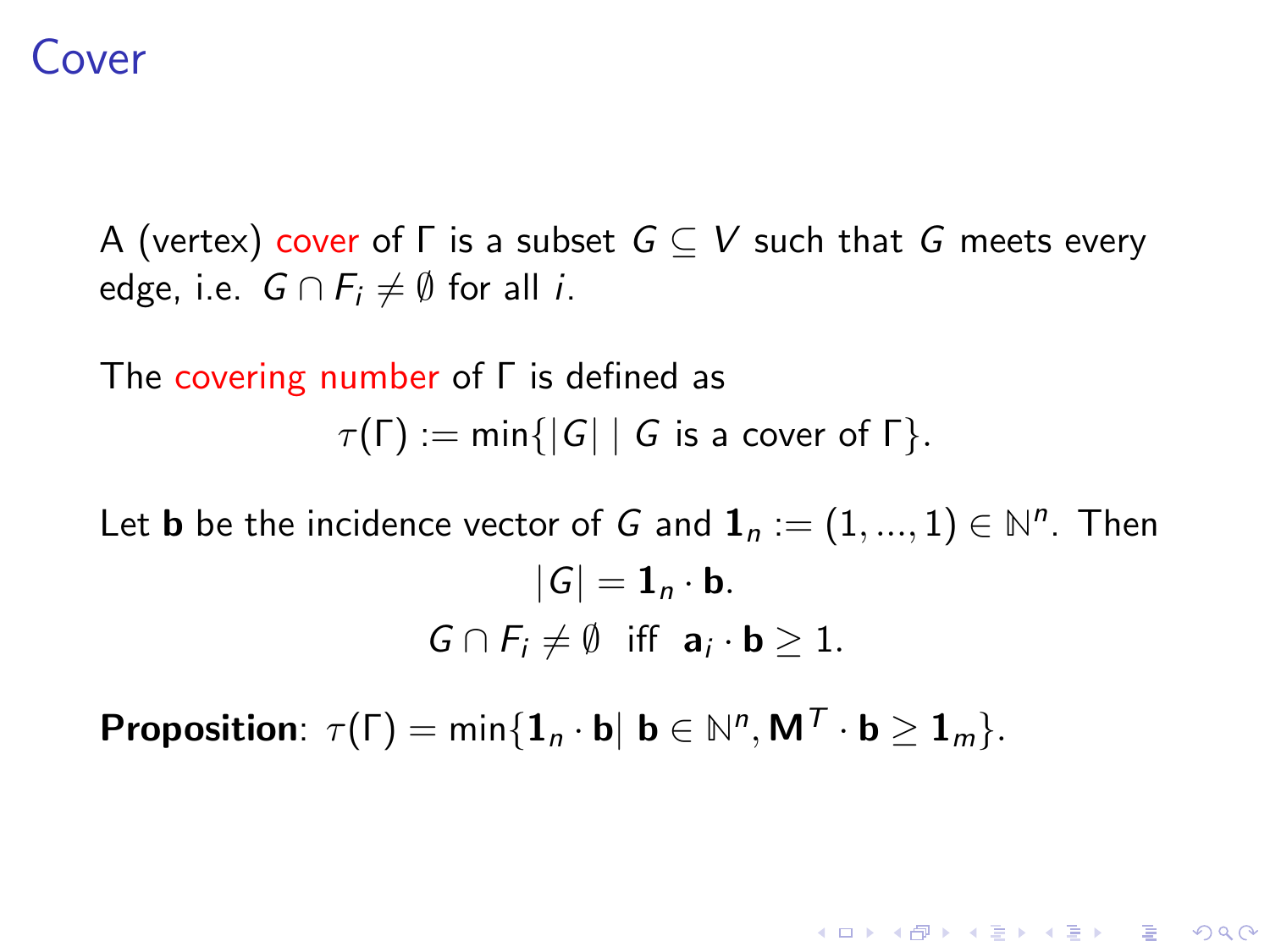

A matching of Γ is a family S of disjoint edges.

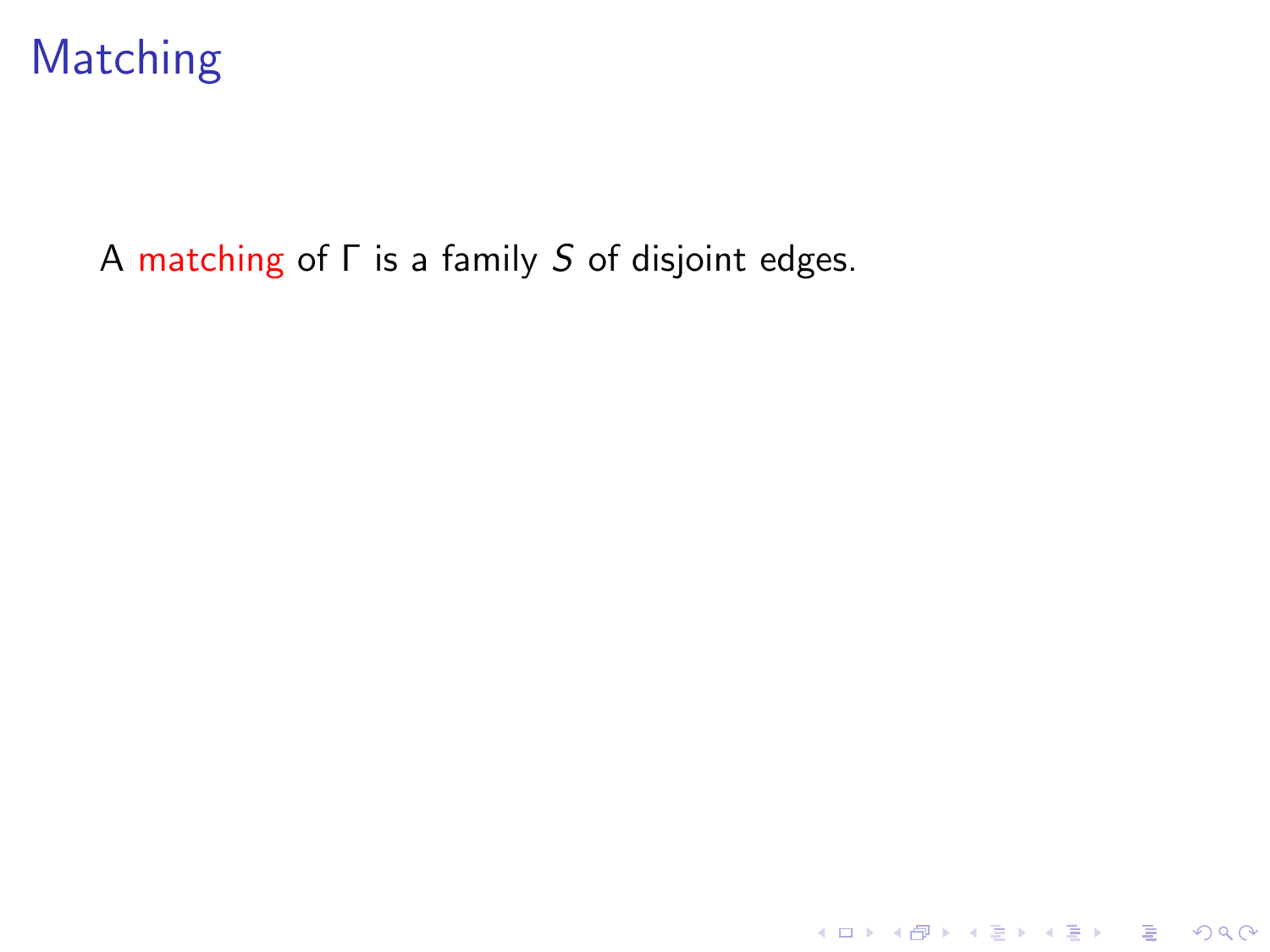# Matching

A matching of Γ is a family S of disjoint edges.

The matching number of Γ is defined as  $\nu(\Gamma) := \max\{|S|| S \text{ is a matching of } \Gamma\}.$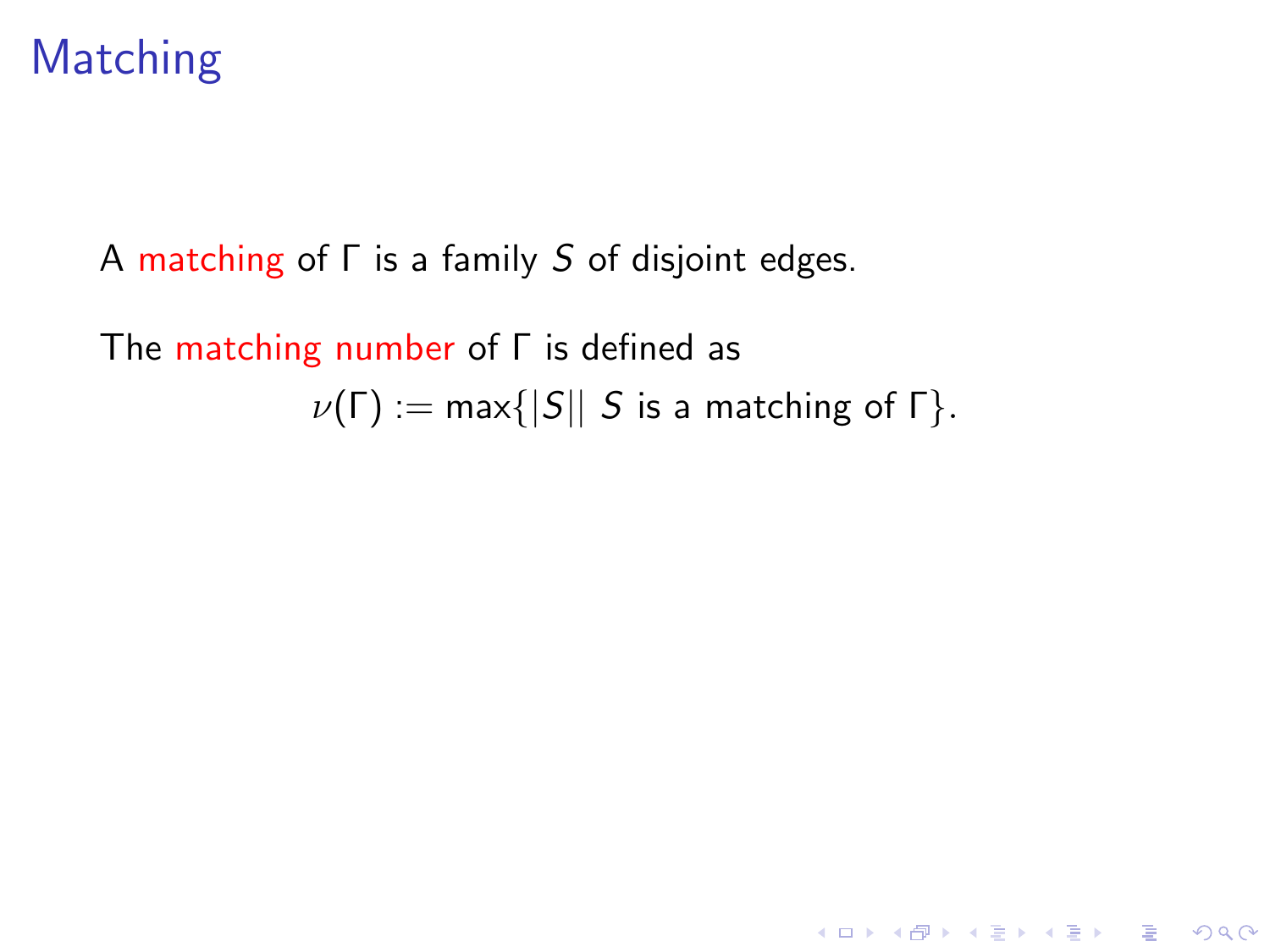# Matching

A matching of Γ is a family S of disjoint edges.

## The matching number of Γ is defined as  $\nu(\Gamma) := \max\{|S|| S \text{ is a matching of } \Gamma\}.$

Let **c** be the incidence vector of the index set  $\{i | F_i \in S\}$ . Then  $|S| = \mathbf{1}_m \cdot \mathbf{c},$ 

**KORKAR KERKER EL VOLO** 

The edges of  $S$  are disjoint iff  $\sum_{F_i \in S} \mathbf{a}_i \leq \mathbf{1}_n$  iff  $\mathsf{M} \cdot \mathbf{c} \leq \mathbf{1}_n$ .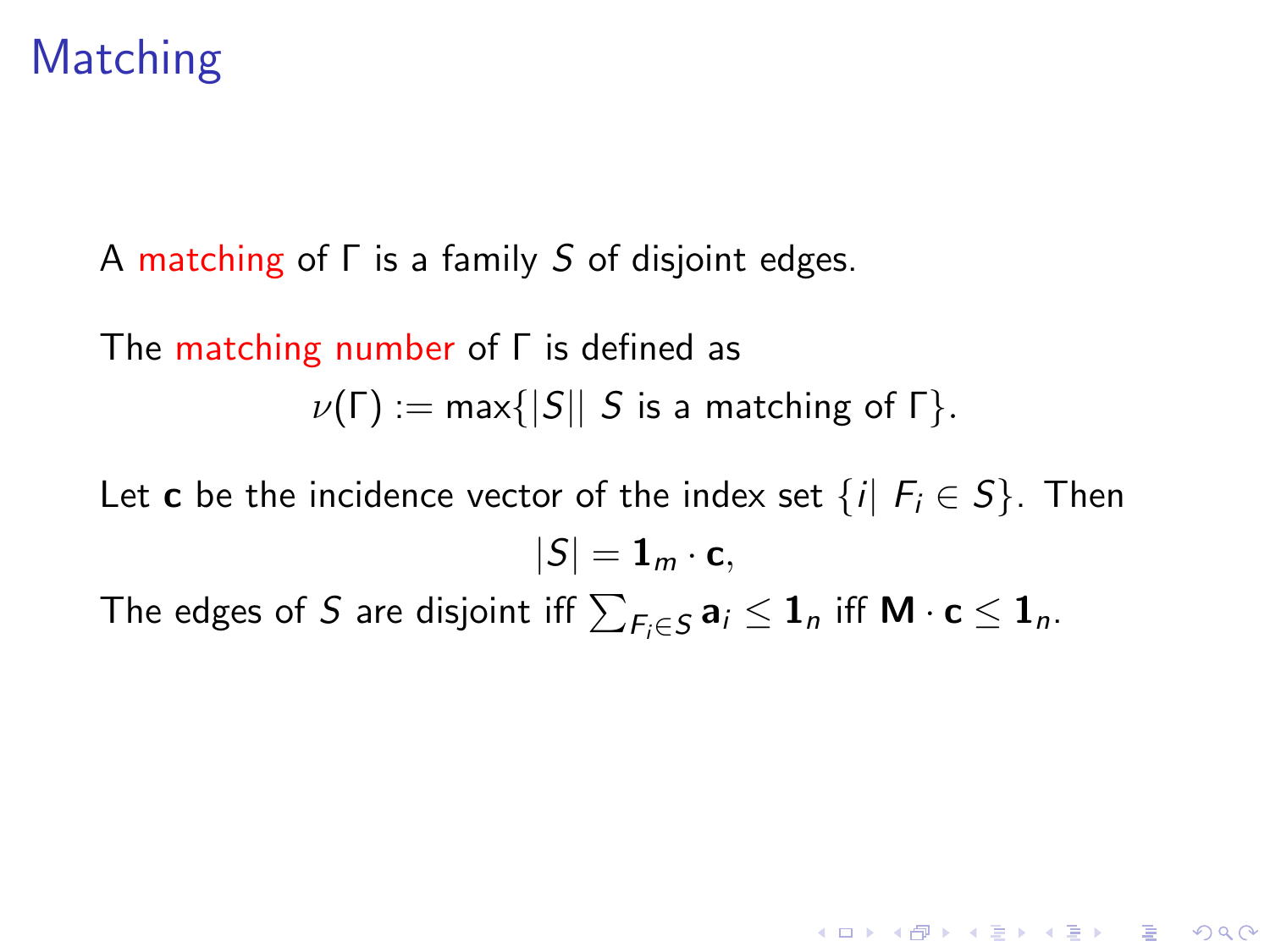# Matching

A matching of Γ is a family S of disjoint edges.

The matching number of Γ is defined as  $\nu(\Gamma) := \max\{|S|| S \text{ is a matching of } \Gamma\}.$ 

Let **c** be the incidence vector of the index set  $\{i | F_i \in S\}$ . Then  $|S| = \mathbf{1}_m \cdot \mathbf{c},$ 

**KORKAR KERKER EL VOLO** 

The edges of  $S$  are disjoint iff  $\sum_{F_i \in S} \mathbf{a}_i \leq \mathbf{1}_n$  iff  $\mathsf{M} \cdot \mathbf{c} \leq \mathbf{1}_n$ .

**Proposition**:  $\nu(\Gamma) = \max\{1_m \cdot \mathbf{c} | \mathbf{c} \in \mathbb{N}^m, \mathbf{M} \cdot \mathbf{c} \leq \mathbf{1}_n\}.$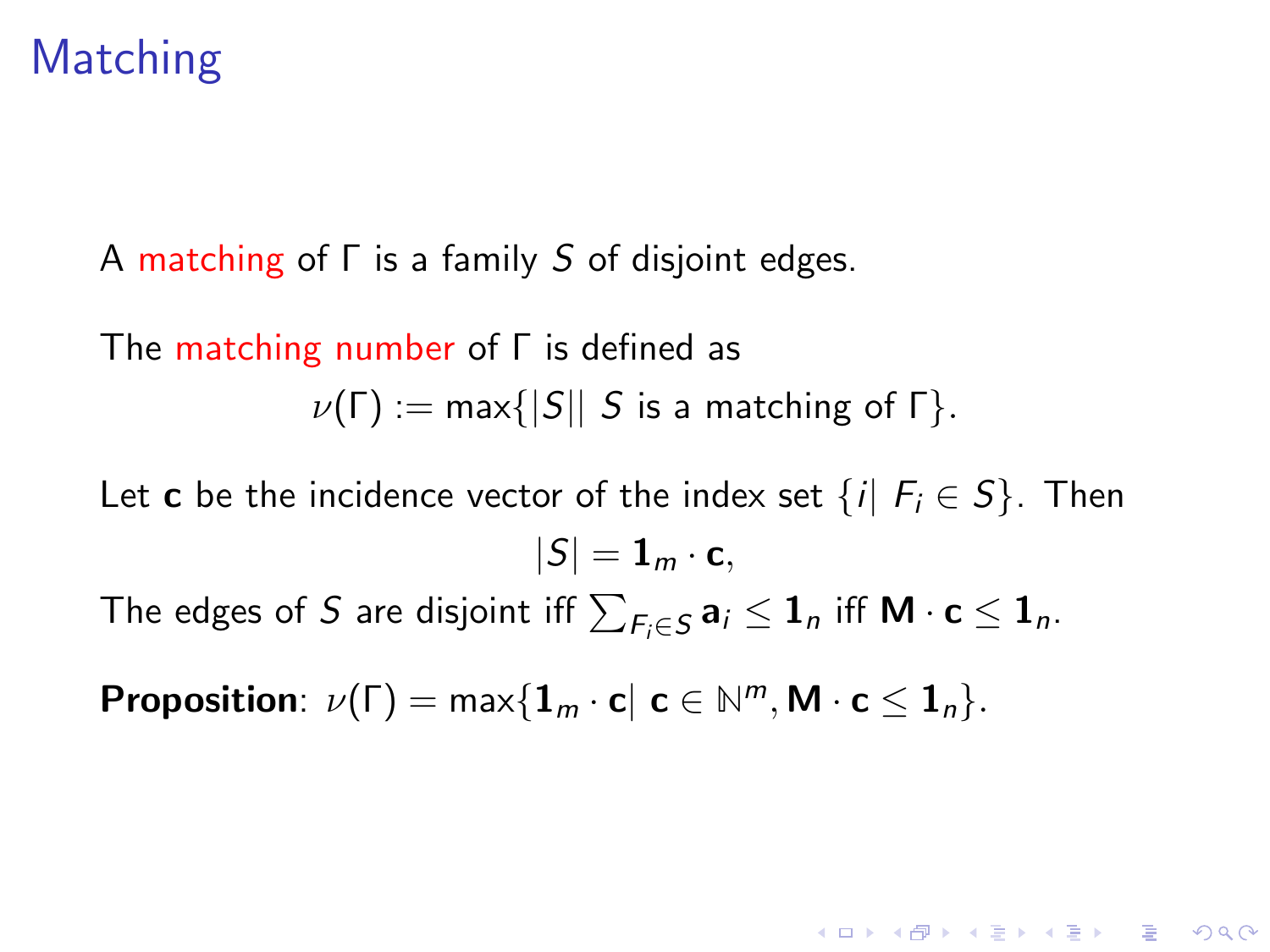Let 
$$
\Gamma = \{\{1, 2\}, \{1, 3\}, \{2, 3\}\}:
$$

Γ has three minimal covers  $\{1, 2\}, \{1, 3\}, \{2, 3\}$ , hence  $τ(Γ) = 2$ .

Γ has three maximal matchings of one edge  $\{1, 2\}, \{1, 3\}, \{2, 3\}$ , hence  $\nu(\Gamma) = 1$ .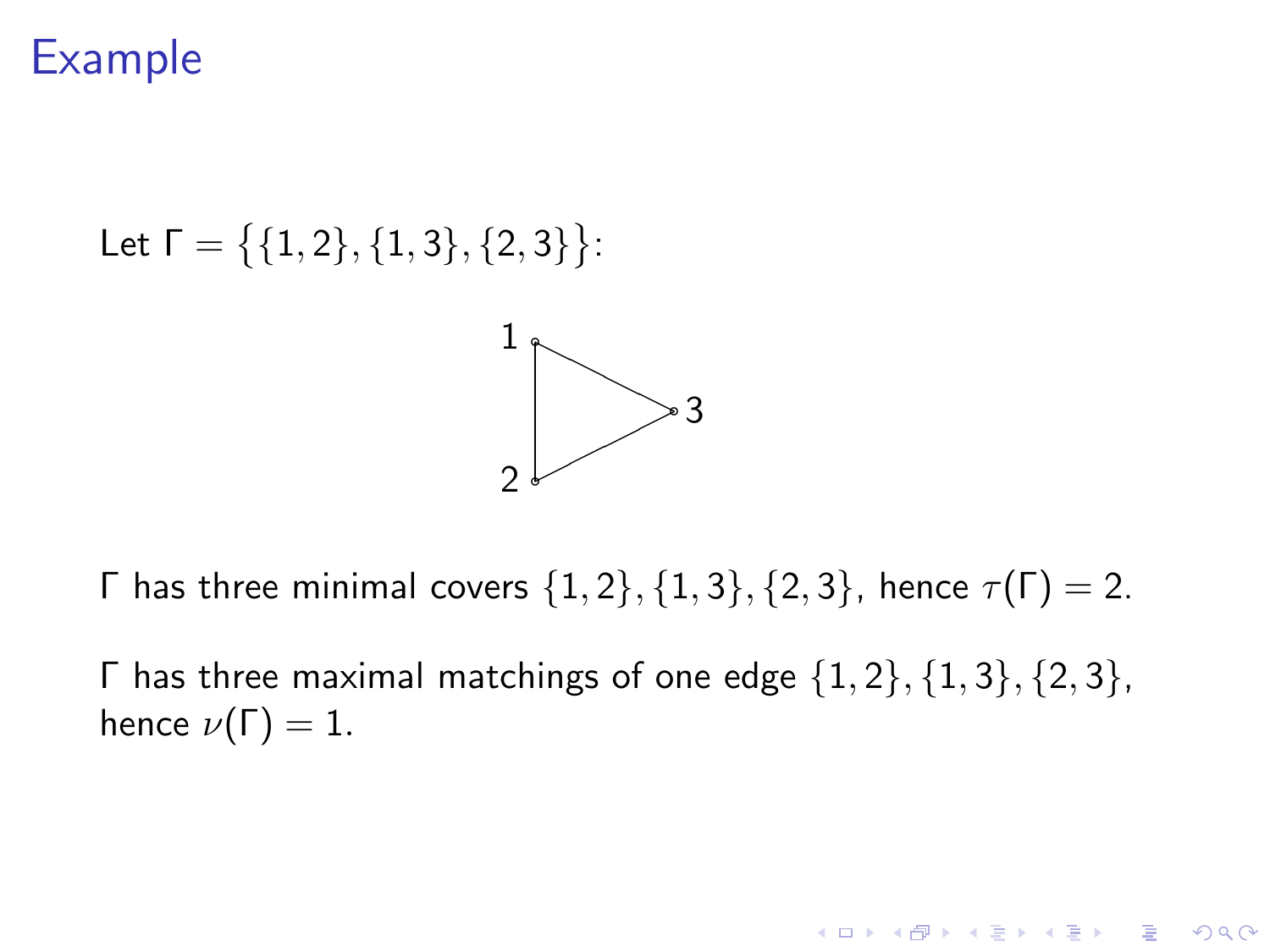# König property

Every cover meets the edge of a matching at different vertices:  $\nu(\Gamma) \leq \tau(\Gamma)$ .

KO KKOK KEK KEK LE I KORO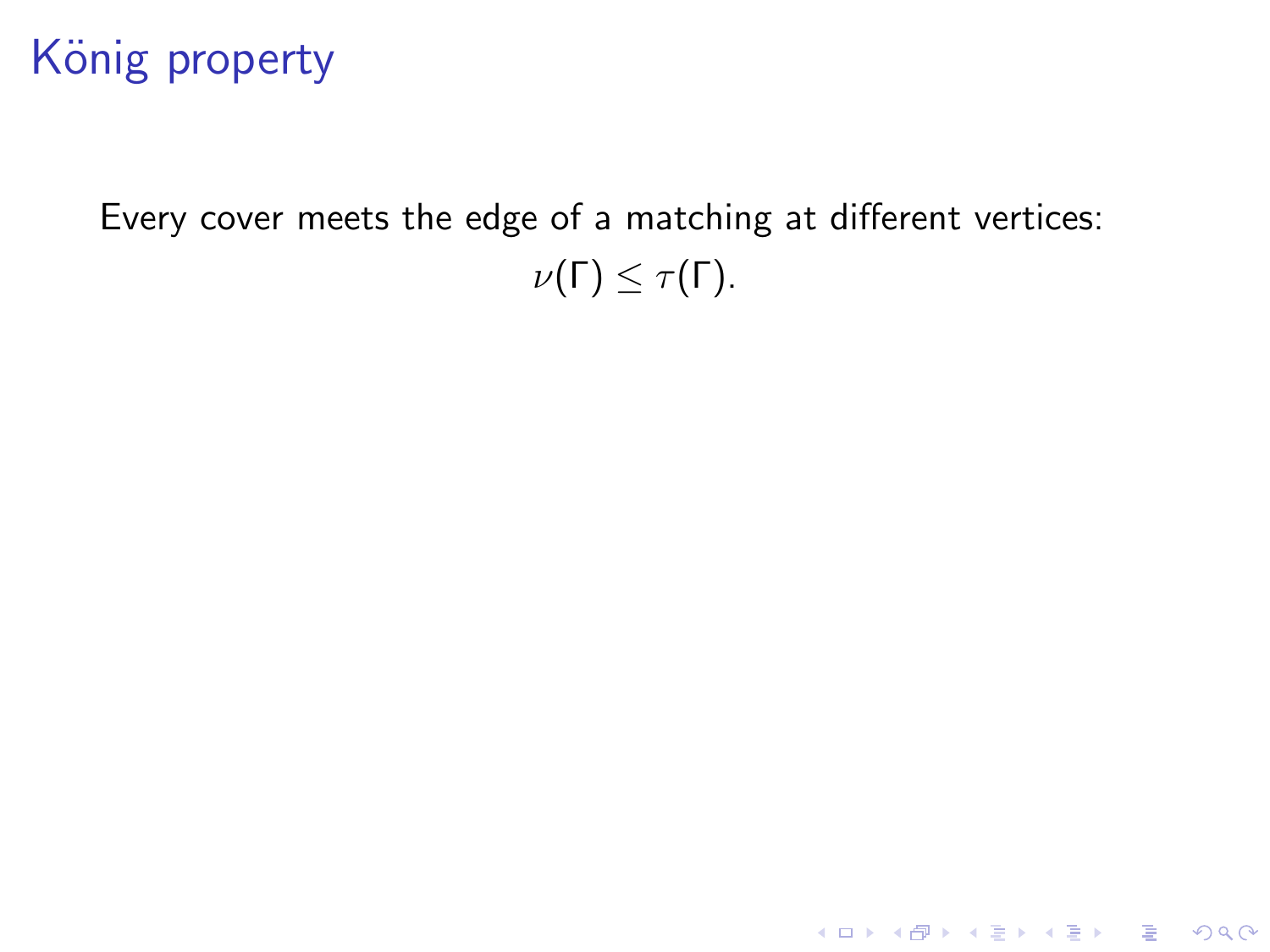# König property

Every cover meets the edge of a matching at different vertices:  $\nu(\Gamma) \leq \tau(\Gamma)$ .

Another point of view:

$$
\nu(\Gamma) \leq \max\{\mathbf{1}_m \cdot \mathbf{c} | \mathbf{c} \in \mathbb{R}_+^m, \mathbf{M} \cdot \mathbf{c} \leq \mathbf{1}_n\} = \min\{\mathbf{1}_n \cdot \mathbf{b} | \mathbf{b} \in \mathbb{R}_+^n, \mathbf{M}^T \cdot \mathbf{b} \geq \mathbf{1}_m\} \leq \tau(\Gamma).
$$

K ロ ▶ K @ ▶ K 할 > K 할 > 1 할 > 1 이익어

where the middle equality follows from the duality of Linear Programming.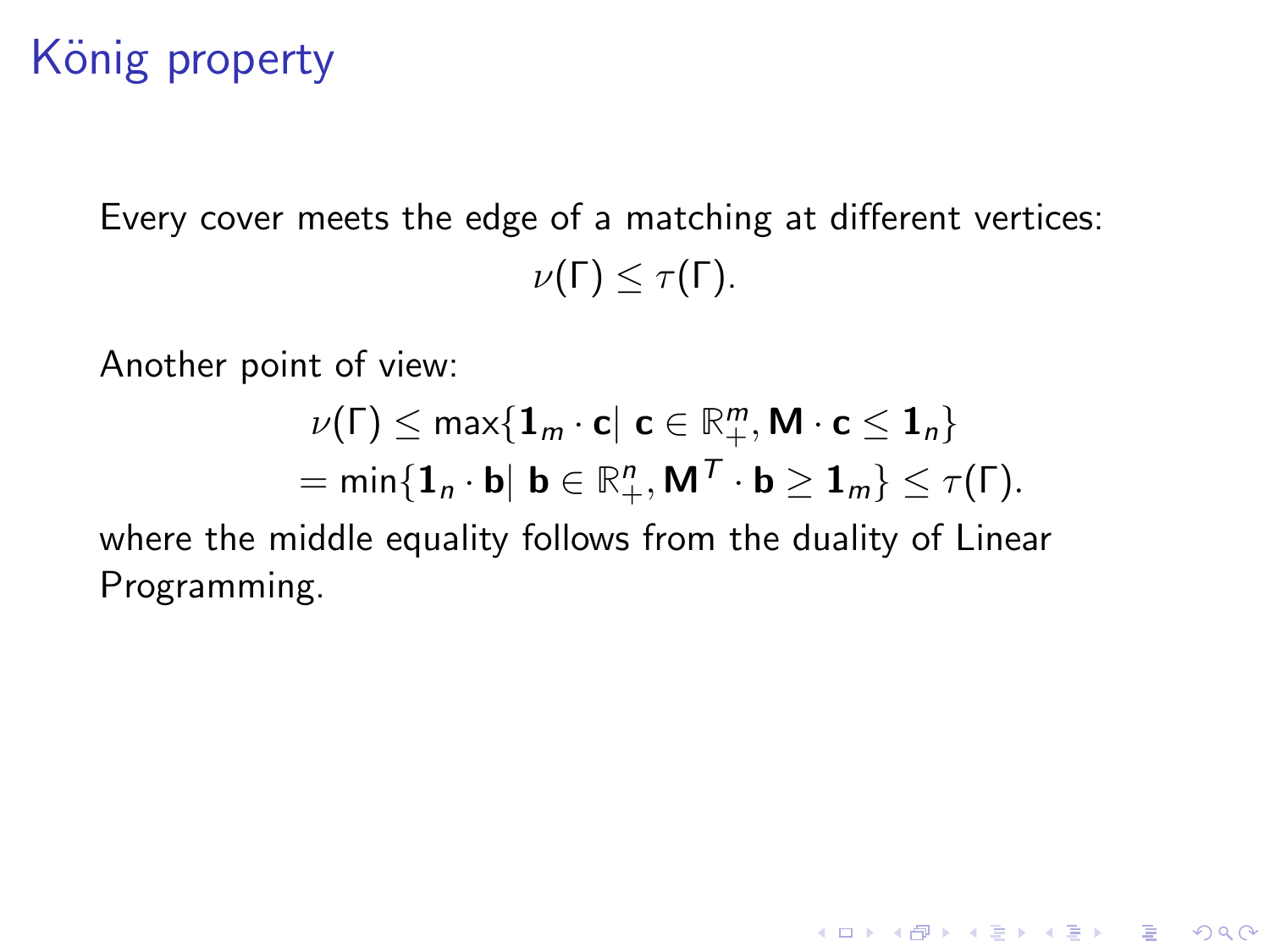# König property

Every cover meets the edge of a matching at different vertices:  $\nu(\Gamma) \leq \tau(\Gamma)$ .

Another point of view:

$$
\nu(\Gamma) \leq \max\{\mathbf{1}_m \cdot \mathbf{c} | \mathbf{c} \in \mathbb{R}_+^m, \mathbf{M} \cdot \mathbf{c} \leq \mathbf{1}_n\} = \min\{\mathbf{1}_n \cdot \mathbf{b} | \mathbf{b} \in \mathbb{R}_+^n, \mathbf{M}^T \cdot \mathbf{b} \geq \mathbf{1}_m\} \leq \tau(\Gamma).
$$

**K ロ ▶ K @ ▶ K 할 X X 할 X → 할 X → 9 Q Q ^** 

where the middle equality follows from the duality of Linear Programming.

If  $\nu(\Gamma) = \tau(\Gamma)$ , one says that  $\Gamma$  has the König property.

König: Bipartite graphs have this property.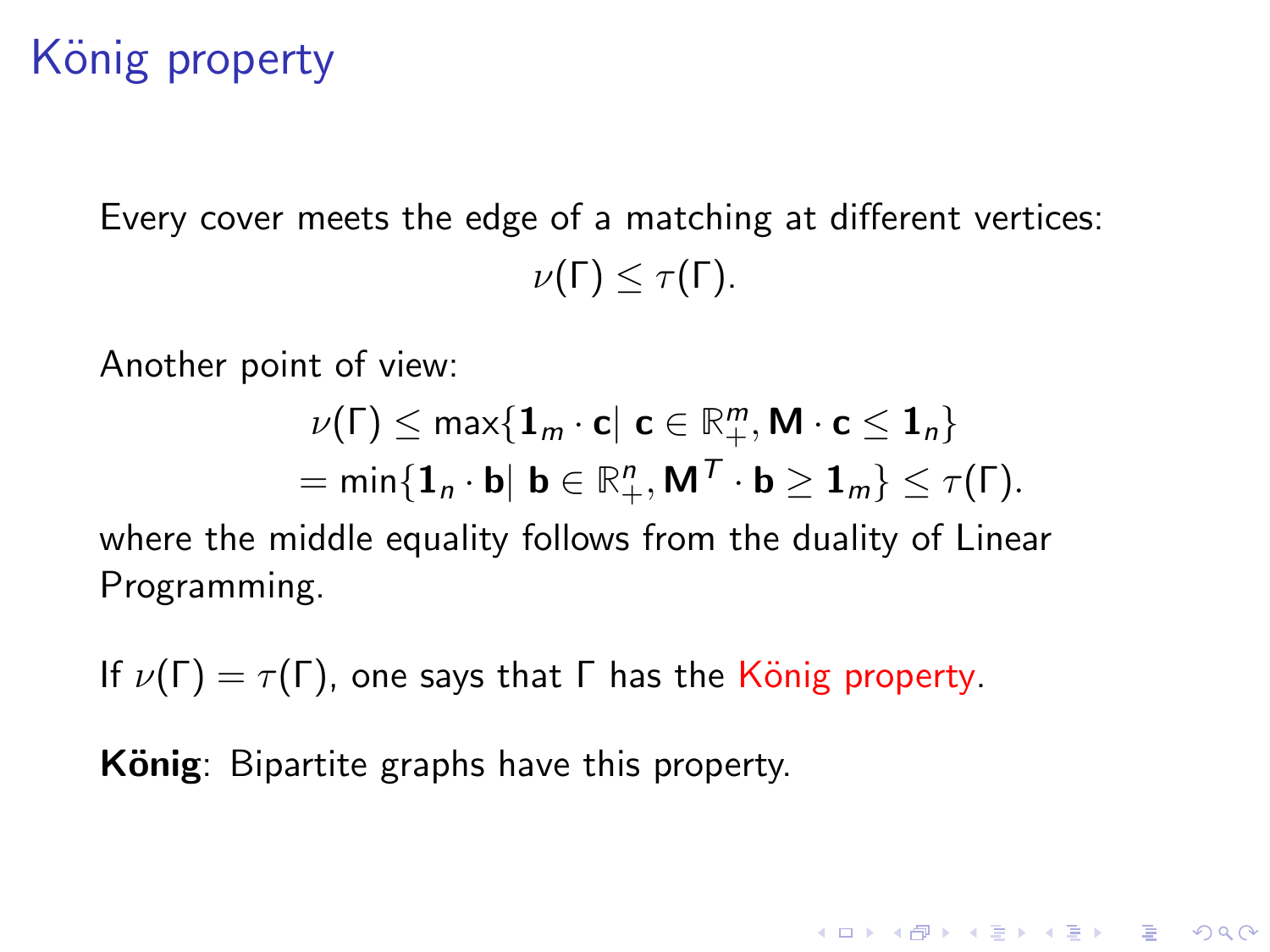# Expanding Hypergraphs

To construct new hypergraphs one can expand a vertex  $v$  to  $k$ vertices as follows:

**KORKA SERKER ORA** 

- 1. Replacing v by k new vertices  $v_1, ..., v_k$ ,
- 2. Replacing every edge  $F$  containing  $v$  by  $k$  new edges  $(F \setminus v) \cup v_1, ..., (F \setminus v) \cup v_k$ .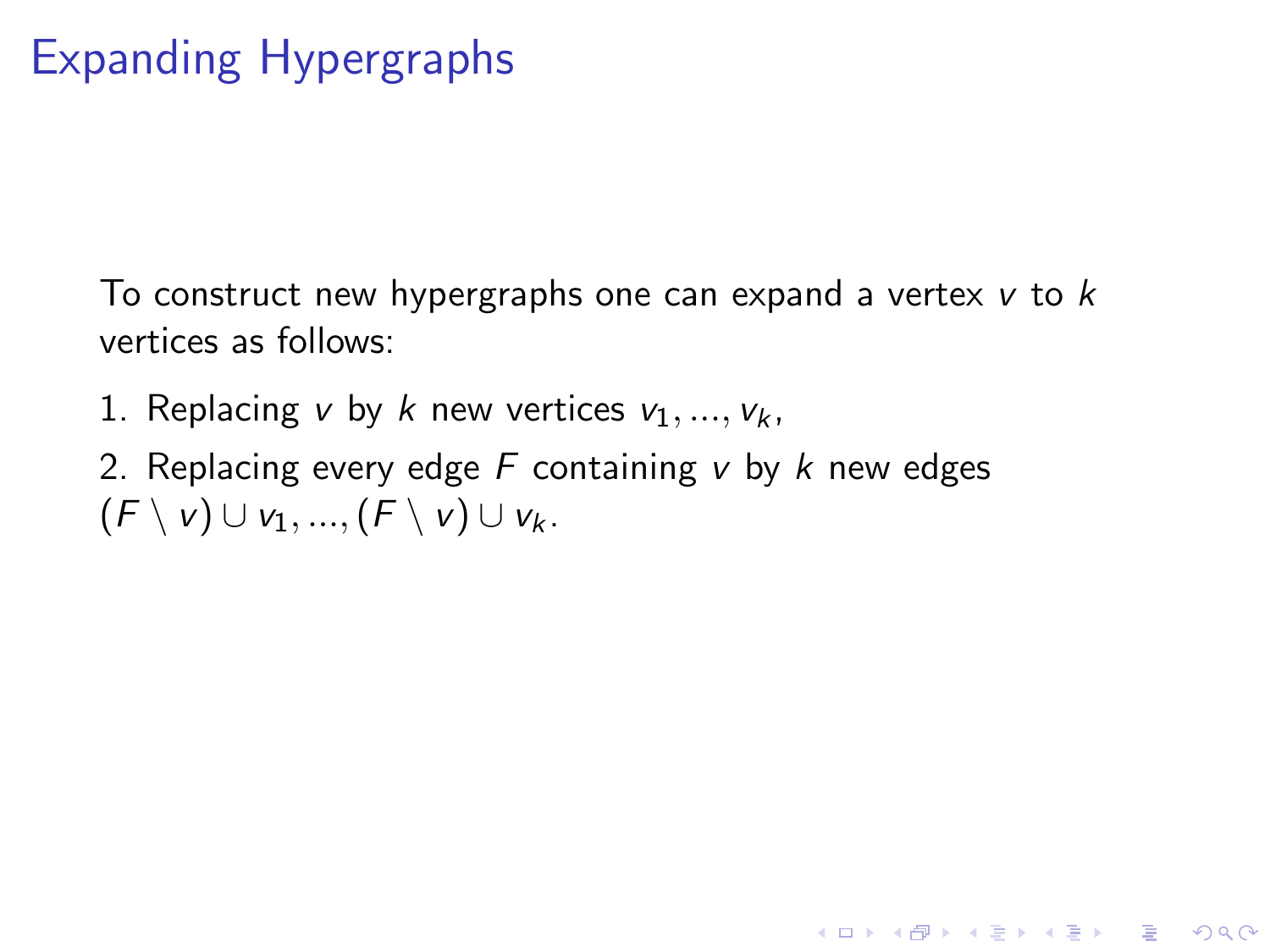# Expanding Hypergraphs

To construct new hypergraphs one can expand a vertex  $v$  to  $k$ vertices as follows:

1. Replacing v by k new vertices  $v_1, ..., v_k$ 

2. Replacing every edge  $F$  containing  $v$  by  $k$  new edges  $(F \setminus v) \cup v_1, ..., (F \setminus v) \cup v_k$ .

For  $\mathbf{a} = (\alpha_1, ..., \alpha_n) \in \mathbb{N}^n$ , we define  $\mathsf{\Gamma}_{\mathbf{a}}$  as the hypergraph obtained from  $\Gamma$  by expanding every vertex *i* to  $\alpha_i$  vertices,  $i = 1, ..., n$ .

**KORKA SERKER ORA**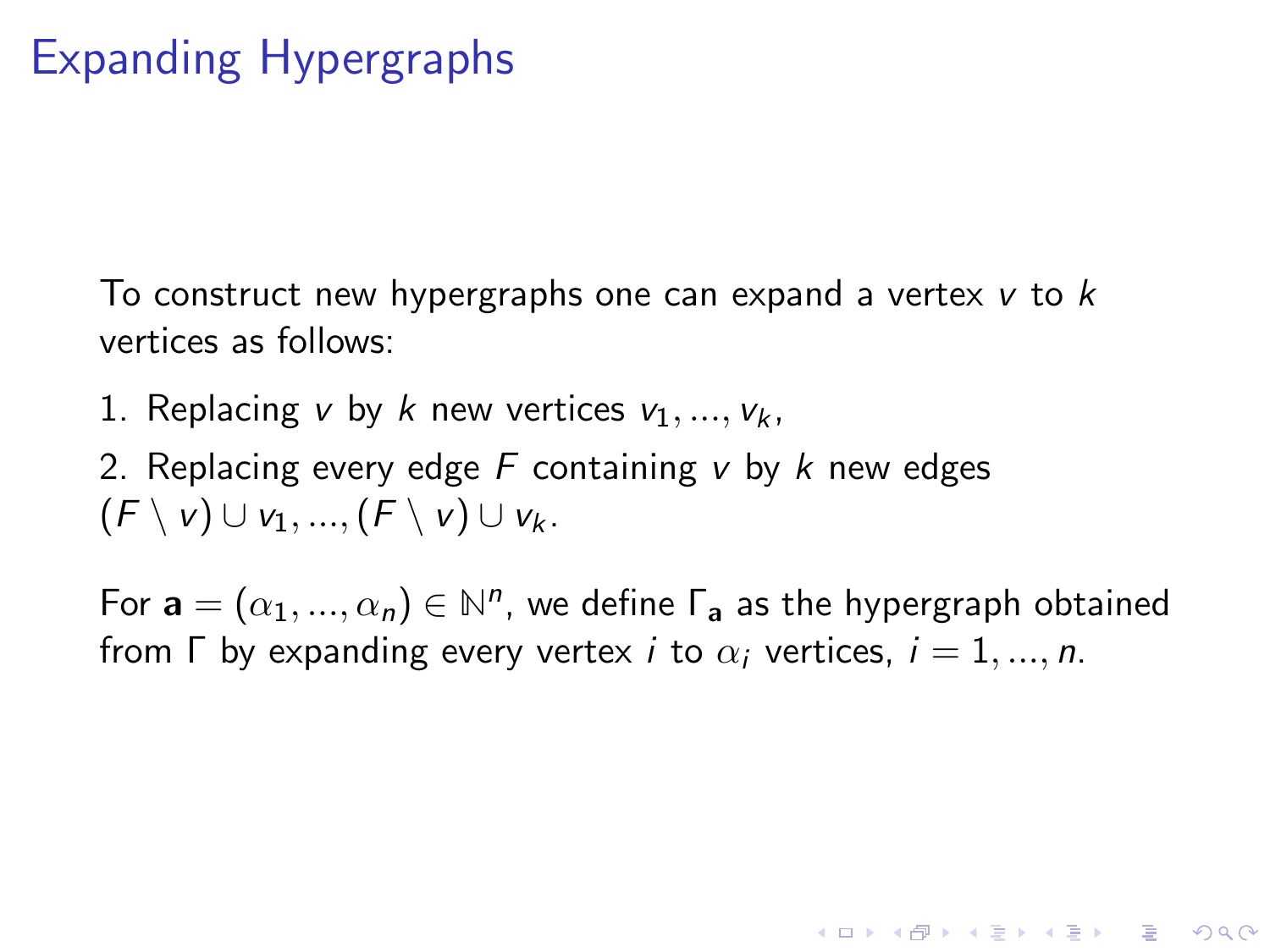Let 
$$
\Gamma = \{ \{1, 2\}, \{1, 3\}, \{2, 3\} \}
$$
 and  $\mathbf{a} = (2, 1, 1)$ .

Then  $\Gamma_a$  is obtained by expanding the vertex 1 to two vertices  $1_1, 1_2$ :



K ロ X イロ X K ミ X K ミ X ミ X Y Q Q Q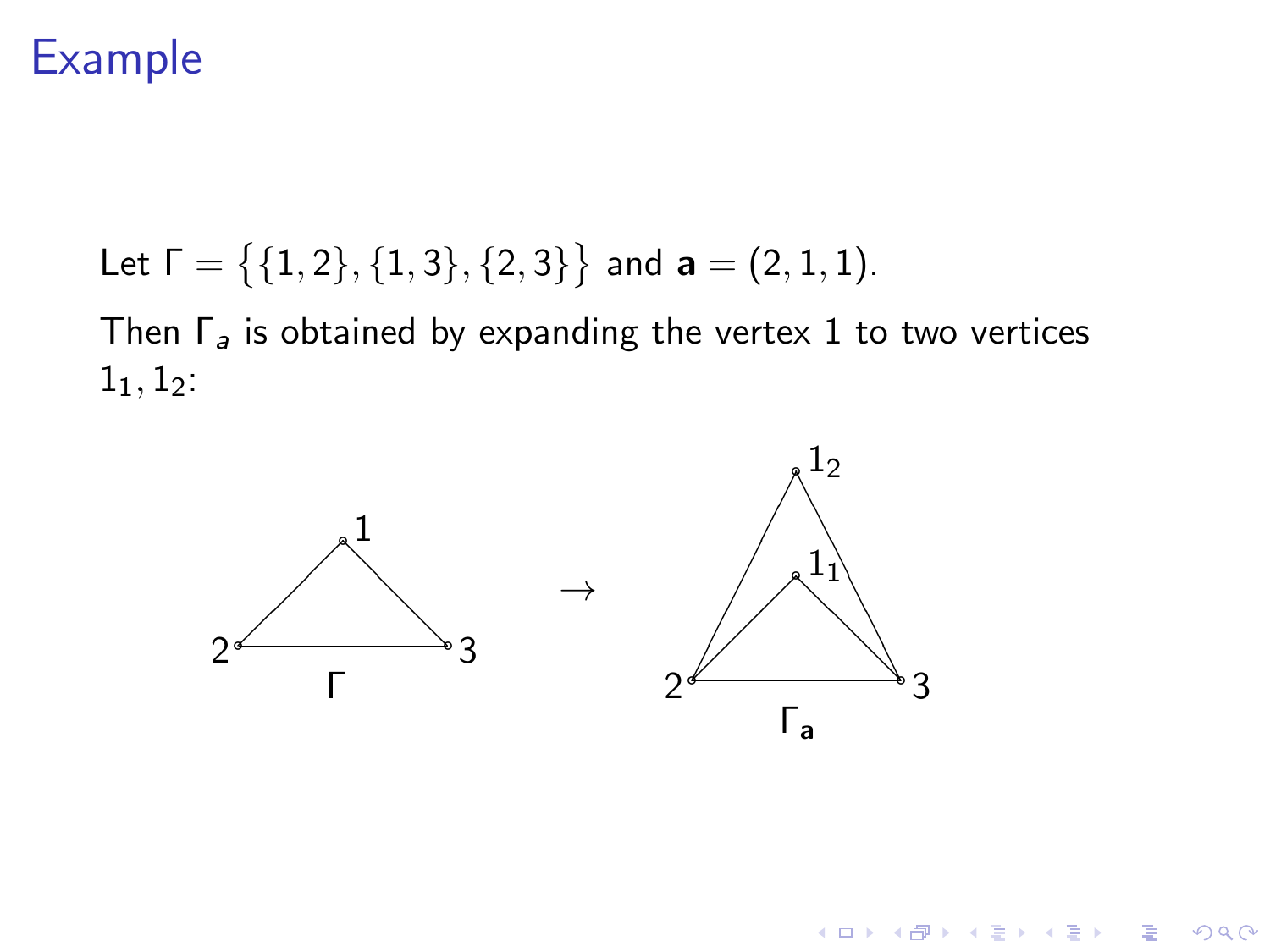Set 
$$
\nu(\mathbf{a}) := \nu(\Gamma_{\mathbf{a}})
$$
 and  $\tau(\mathbf{a}) := \tau(\Gamma_{\mathbf{a}})$ .

K ロ X K 메 X K B X X B X X D X O Q Q O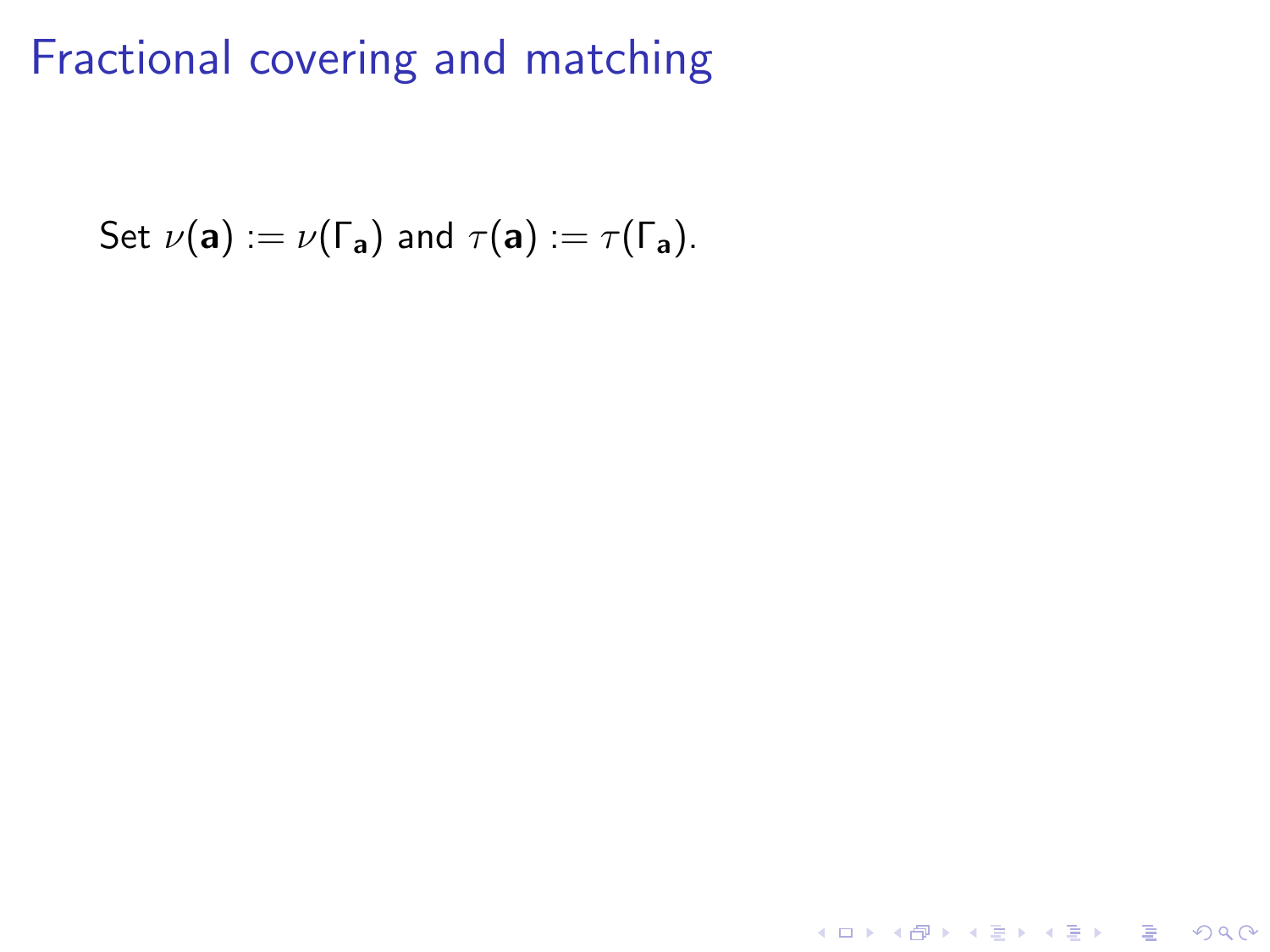Set 
$$
\nu(\mathbf{a}) := \nu(\Gamma_{\mathbf{a}})
$$
 and  $\tau(\mathbf{a}) := \tau(\Gamma_{\mathbf{a}})$ .

**Lemma**. For all  $a \in \mathbb{N}^m$  we have  $\nu(\mathbf{a}) = \max\{\mathbf{1}_m \cdot \mathbf{c} | \mathbf{c} \in \mathbb{N}^m, \mathbf{M} \cdot \mathbf{c} \leqslant \mathbf{a}\},\$  $\tau(\mathbf{a}) = \min\{\mathbf{a} \cdot \mathbf{b} | \mathbf{b} \in \mathbb{N}^n, \mathsf{M}^{\mathcal{T}} \cdot \mathbf{b} \geq \mathbf{1}_m\}.$ 

**K ロ ▶ K @ ▶ K 할 X X 할 X → 할 X → 9 Q Q ^**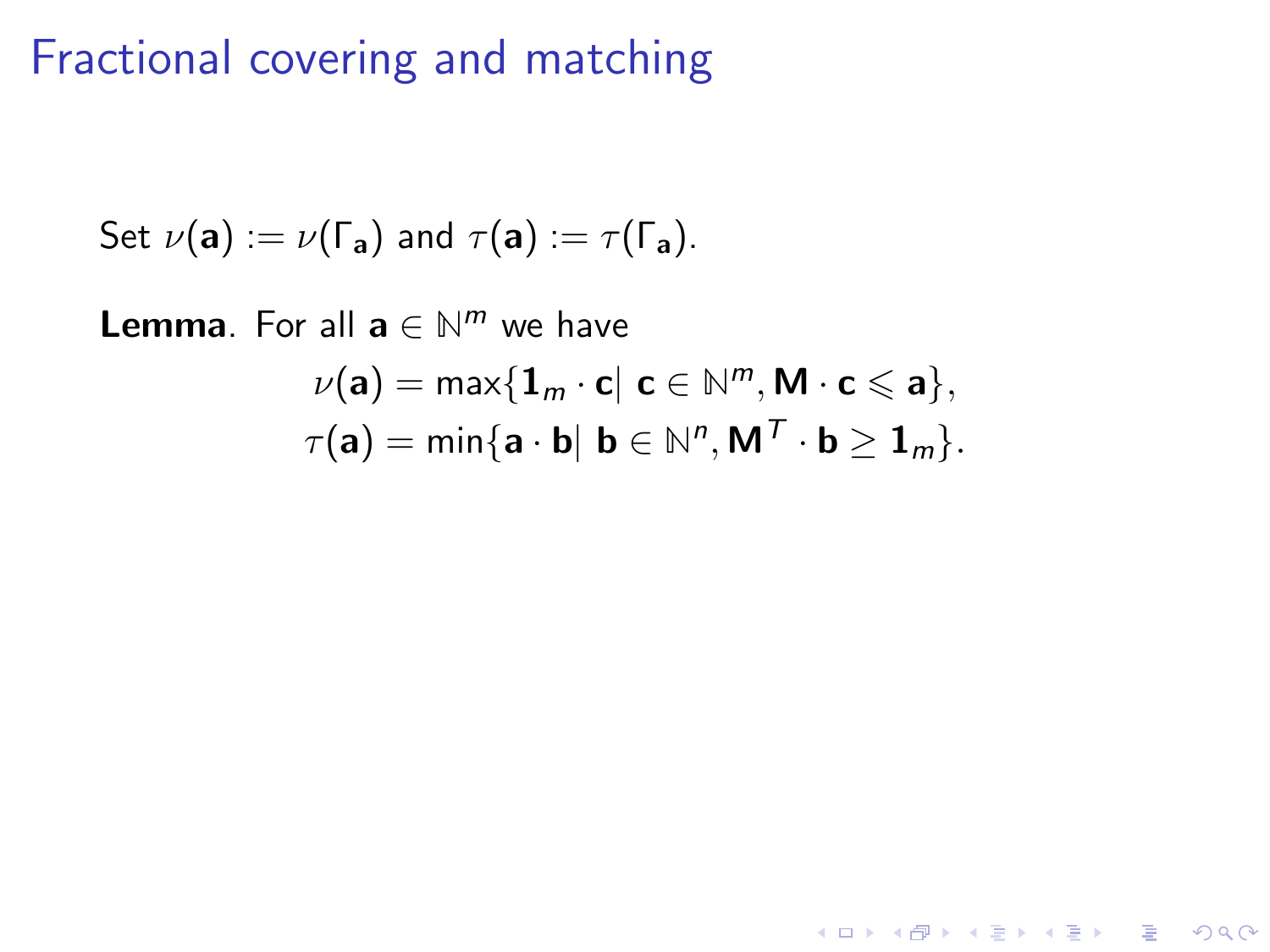Set 
$$
\nu(\mathbf{a}) := \nu(\Gamma_{\mathbf{a}})
$$
 and  $\tau(\mathbf{a}) := \tau(\Gamma_{\mathbf{a}})$ .

**Lemma**. For all  $a \in \mathbb{N}^m$  we have  $\nu(\mathbf{a}) = \max\{\mathbf{1}_m \cdot \mathbf{c} | \mathbf{c} \in \mathbb{N}^m, \mathbf{M} \cdot \mathbf{c} \leqslant \mathbf{a}\},\$  $\tau(\mathbf{a}) = \min\{\mathbf{a} \cdot \mathbf{b} | \mathbf{b} \in \mathbb{N}^n, \mathsf{M}^{\mathcal{T}} \cdot \mathbf{b} \geq \mathbf{1}_m\}.$ 

The fractional covering and matching numbers is defined by

$$
\nu^*(\mathbf{a}):=\max\{\mathbf{1}_m\cdot\mathbf{c}|\ \mathbf{c}\in\mathbb{R}_+^m, \mathbf{M}\cdot\mathbf{c}\leqslant\mathbf{a}\},\\ \tau^*(\mathbf{a}):=\min\{\mathbf{a}\cdot\mathbf{b}|\ \mathbf{b}\in\mathbb{R}_+^n, \mathbf{M}^T\cdot\mathbf{b}\geq\mathbf{1}_m\}.
$$

**K ロ ▶ K @ ▶ K 할 X X 할 X → 할 X → 9 Q Q ^**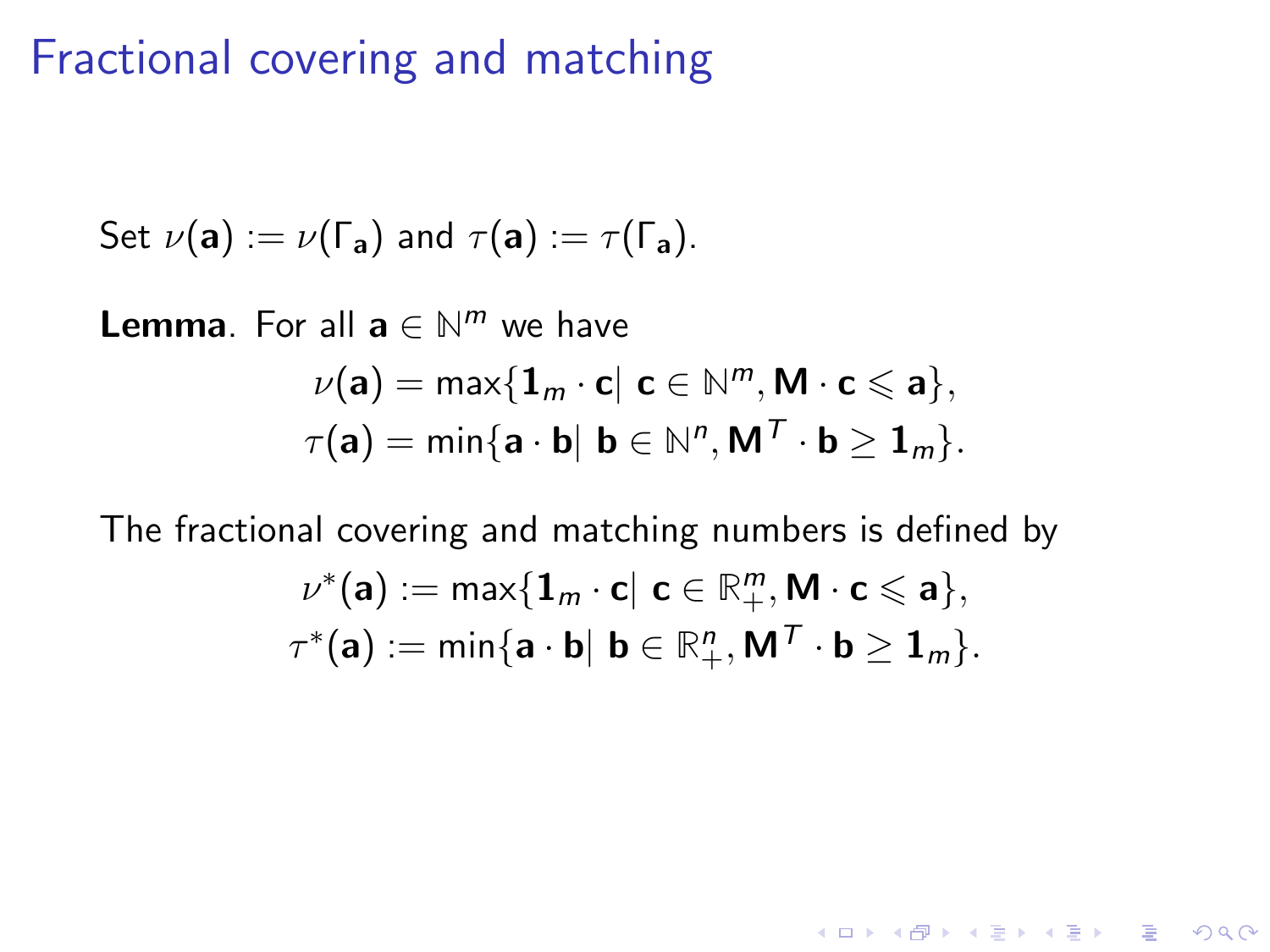Set 
$$
\nu(\mathbf{a}) := \nu(\Gamma_{\mathbf{a}})
$$
 and  $\tau(\mathbf{a}) := \tau(\Gamma_{\mathbf{a}})$ .

**Lemma**. For all  $a \in \mathbb{N}^m$  we have  $\nu(\mathbf{a}) = \max\{\mathbf{1}_m \cdot \mathbf{c} | \mathbf{c} \in \mathbb{N}^m, \mathbf{M} \cdot \mathbf{c} \leqslant \mathbf{a}\},\$  $\tau(\mathbf{a}) = \min\{\mathbf{a} \cdot \mathbf{b} | \mathbf{b} \in \mathbb{N}^n, \mathsf{M}^{\mathcal{T}} \cdot \mathbf{b} \geq \mathbf{1}_m\}.$ 

The fractional covering and matching numbers is defined by  $\nu^*(\mathbf{a}) := \max\{\mathbf{1}_m\cdot \mathbf{c}|\,\, \mathbf{c}\in \mathbb{R}^m_+, \mathsf{M}\cdot \mathbf{c} \leqslant \mathbf{a}\},$  $\tau^*({\mathbf{a}}) := \min\{{\mathbf{a}}\cdot{\mathbf{b}}|\; {\mathbf{b}} \in {\mathbb{R}}_+^n, {\mathsf{M}}^{\mathcal{T}}\cdot{\mathbf{b}} \geq {\mathbf{1}}_m\}.$ 

**KORKAR KERKER EL VOLO** 

Proposition:  $\nu(a) \le \nu^*(a) = \tau^*(a) \le \tau(a)$ .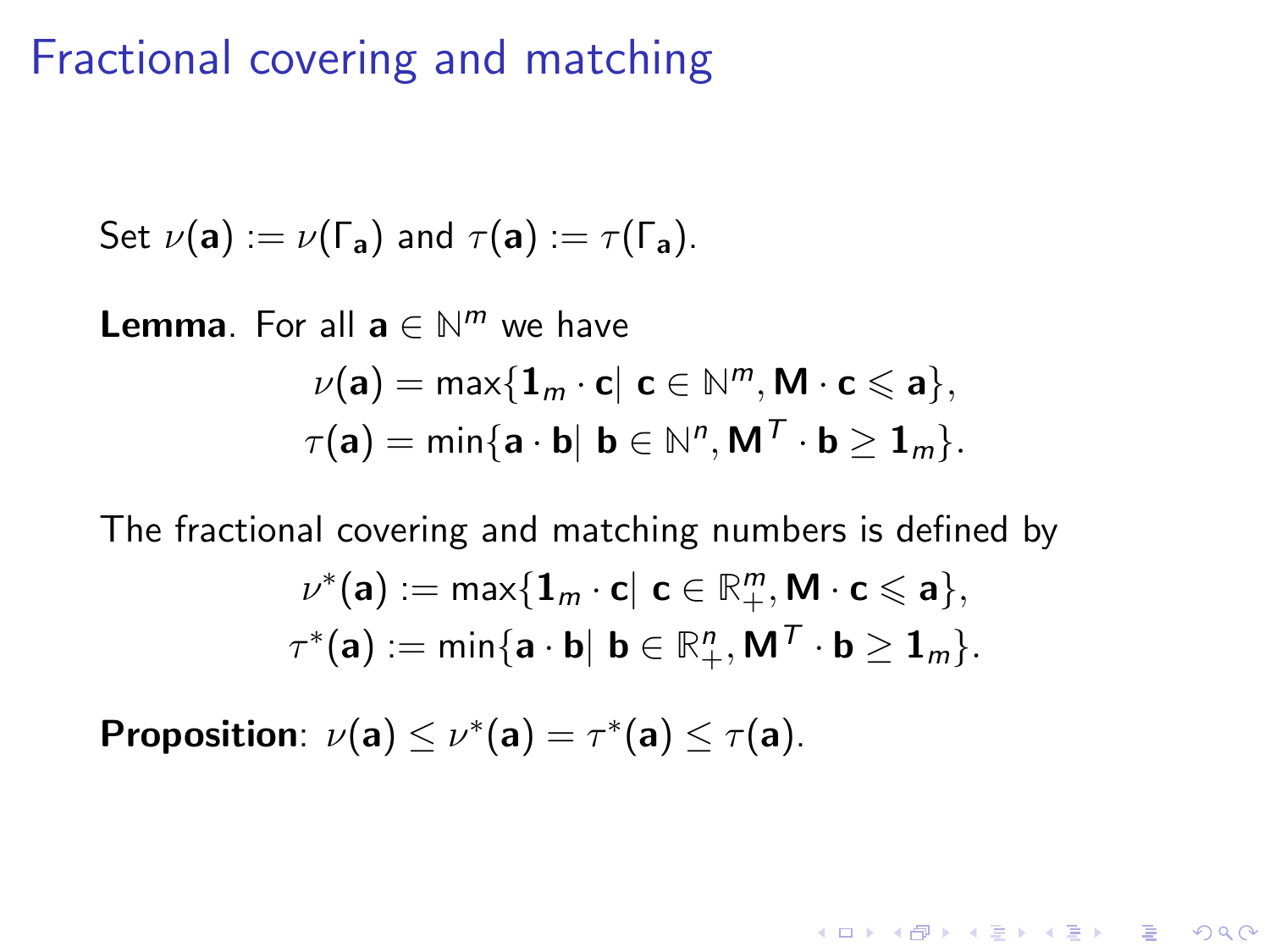### Squarefree momomial ideals

Let  $K[X] = K[x_1, ..., x_n]$  be a polynomial ring over a field K. For  $\mathbf{a} = (\alpha_1, ..., \alpha_n) \in \mathbb{N}^n$ , set  $x^{\mathbf{a}} := x_1^{\alpha_1} \cdots x_n^{\alpha_n}$ .

We call  $x^{\mathsf{a}}$  squarefree if  $x^{\mathsf{a}}$  is not divided by any square. In this case,  $\mathbf{a} \in \{0,1\}^n$ , and we may associate with  $\mathbf{a}$  the set  $F = \{i | \alpha_i = 1\}.$ 

**KORKAR KERKER EL VOLO**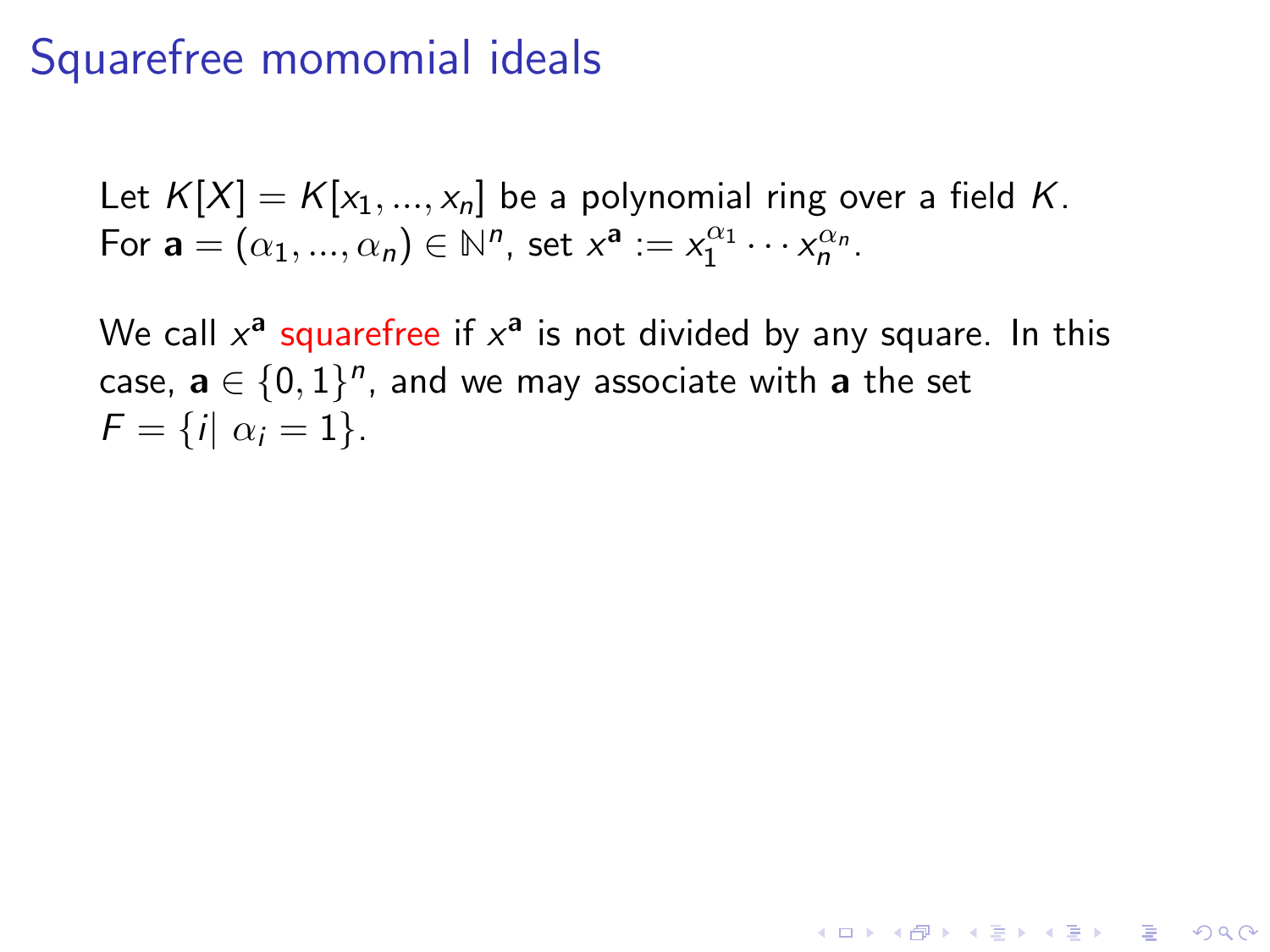### Squarefree momomial ideals

Let  $K[X] = K[x_1, ..., x_n]$  be a polynomial ring over a field K. For  $\mathbf{a} = (\alpha_1, ..., \alpha_n) \in \mathbb{N}^n$ , set  $x^{\mathbf{a}} := x_1^{\alpha_1} \cdots x_n^{\alpha_n}$ .

We call  $x^{\mathsf{a}}$  squarefree if  $x^{\mathsf{a}}$  is not divided by any square. In this case,  $\mathbf{a} \in \{0,1\}^n$ , and we may associate with  $\mathbf{a}$  the set  $F = \{i | \alpha_i = 1\}.$ 

Let  $I = (x^{a_1}, ..., x^{a_m})$  be a squarefree monomials, i.e.  $x^{a_1}, ..., x^{a_m}$ are squarefree. Let  $F_1, ..., F_m$  be the sets associated with  $a_1, ..., a_m$ . Then I is determined by the hypergraph  $\Gamma = \{F_1, ..., F_m\}$ . We call I the edge ideal of Γ.

**KORKAR KERKER EL VOLO**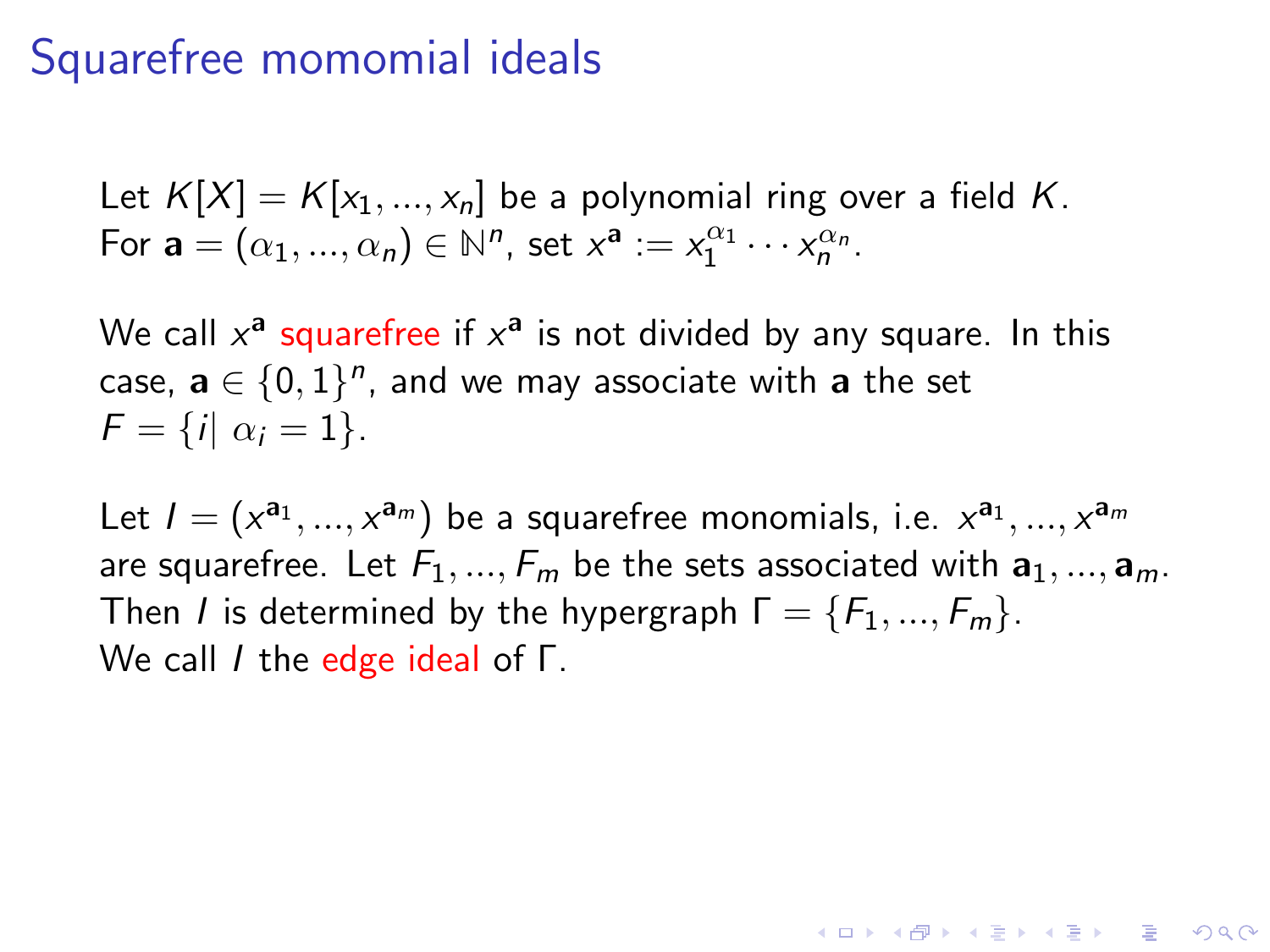## Squarefree momomial ideals

Let  $K[X] = K[x_1, ..., x_n]$  be a polynomial ring over a field K. For  $\mathbf{a} = (\alpha_1, ..., \alpha_n) \in \mathbb{N}^n$ , set  $x^{\mathbf{a}} := x_1^{\alpha_1} \cdots x_n^{\alpha_n}$ .

We call  $x^{\mathsf{a}}$  squarefree if  $x^{\mathsf{a}}$  is not divided by any square. In this case,  $\mathbf{a} \in \{0,1\}^n$ , and we may associate with  $\mathbf{a}$  the set  $F = \{i | \alpha_i = 1\}.$ 

Let  $I = (x^{a_1}, ..., x^{a_m})$  be a squarefree monomials, i.e.  $x^{a_1}, ..., x^{a_m}$ are squarefree. Let  $F_1, ..., F_m$  be the sets associated with  $a_1, ..., a_m$ . Then I is determined by the hypergraph  $\Gamma = \{F_1, ..., F_m\}$ . We call I the edge ideal of Γ.

4 D > 4 P + 4 B + 4 B + B + 9 Q O

This gives a correspondence between squarefree ideals and hypergraphs.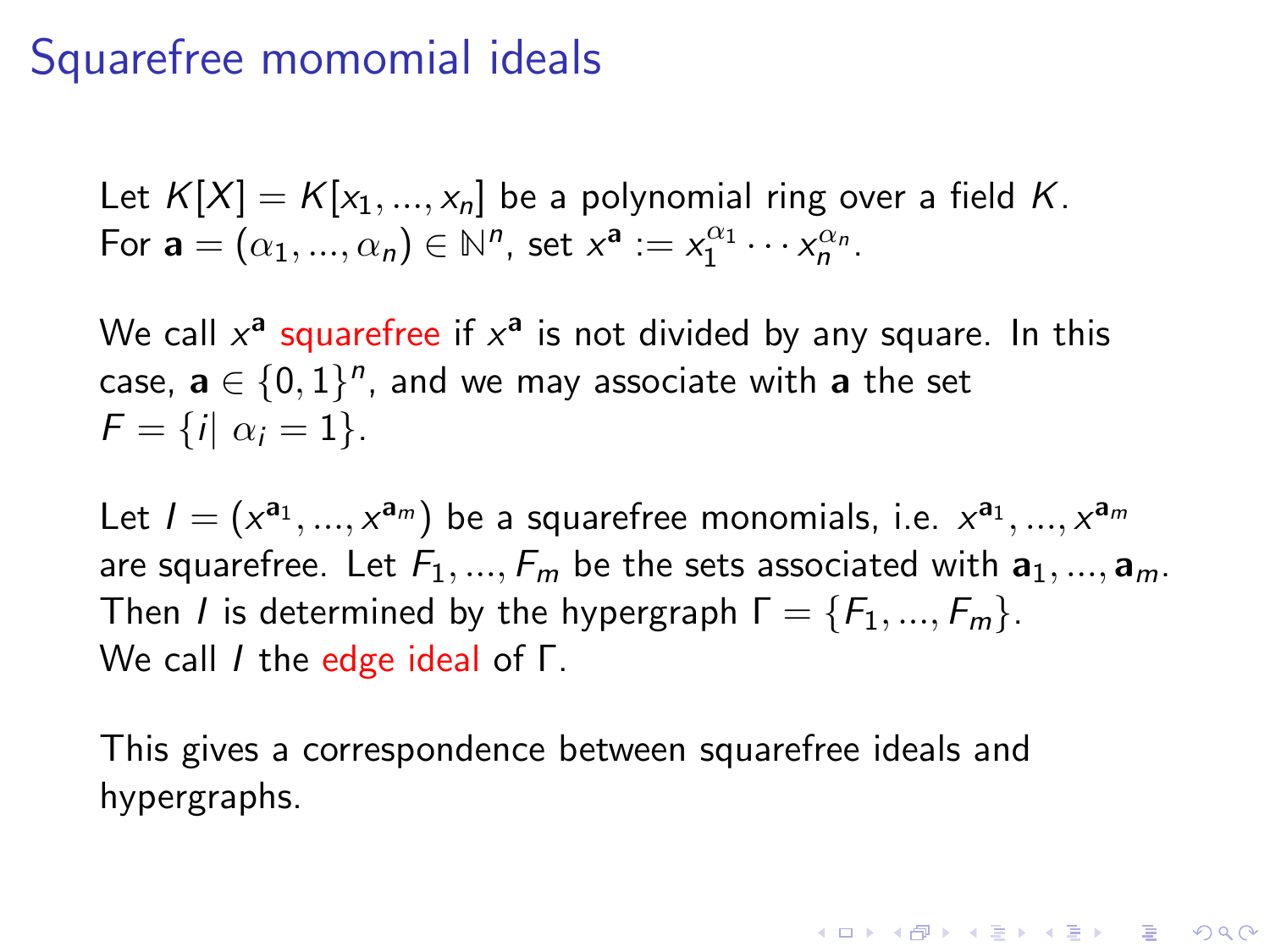Let 
$$
I = (x_1x_2, x_1x_3, x_2x_3) = (x^{a_1}, x^{a_2}, x^{a_3}),
$$
  
where  $a_1 = (1, 1, 0), a_2 = (1, 0, 1), a_3 = (0, 1, 1).$ 

K ロ K K (메 K K X B K X B H X B K O Q Q C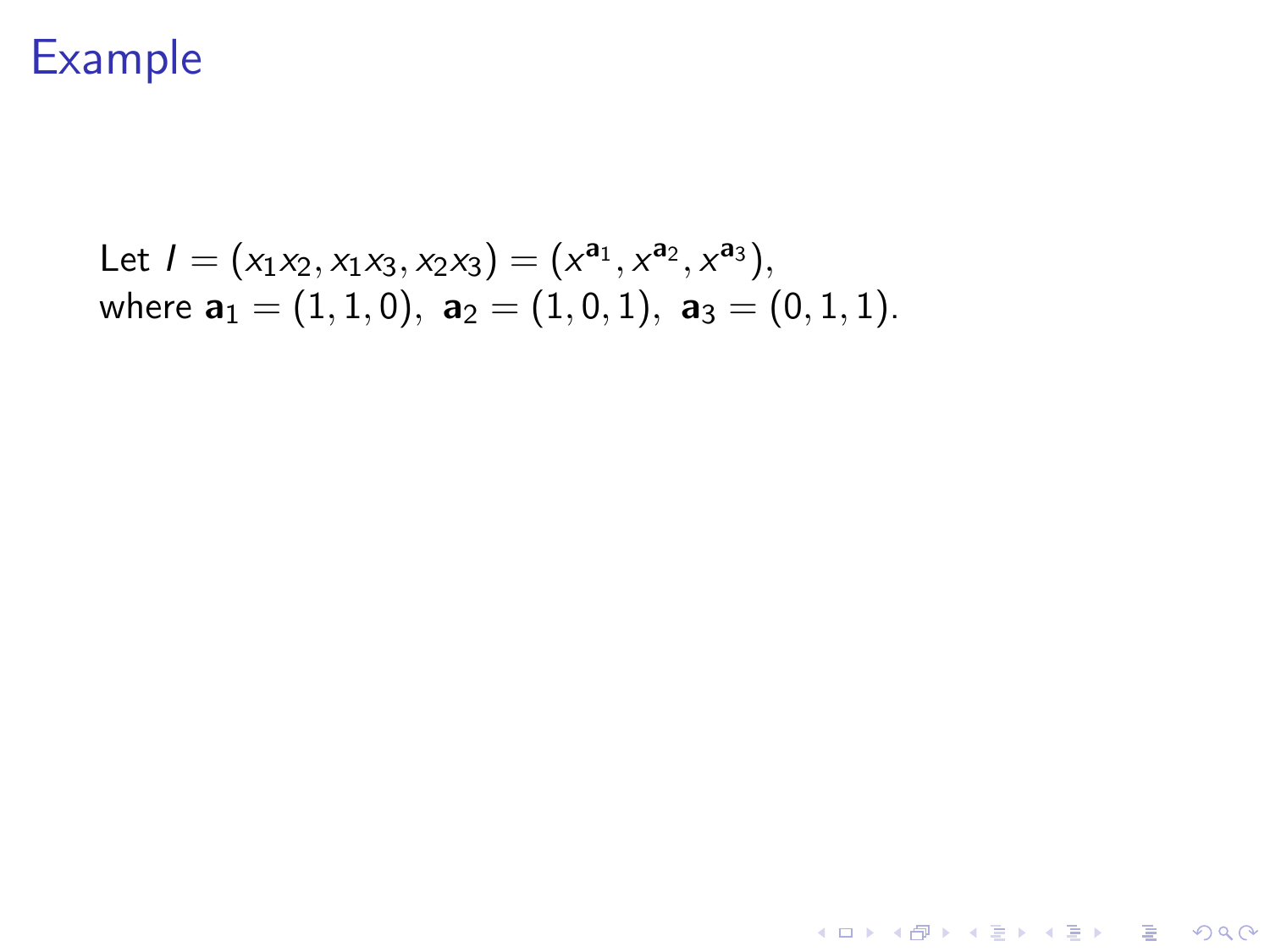Let 
$$
I = (x_1x_2, x_1x_3, x_2x_3) = (x^{a_1}, x^{a_2}, x^{a_3}),
$$
  
where  $a_1 = (1, 1, 0), a_2 = (1, 0, 1), a_3 = (0, 1, 1).$ 

K ロ X K 메 X K B X X B X X D X O Q Q O

Then  $F_1 = \{1, 2\}$ ,  $F_2 = \{1, 3\}$ ,  $F_3 = \{2, 3\}$ .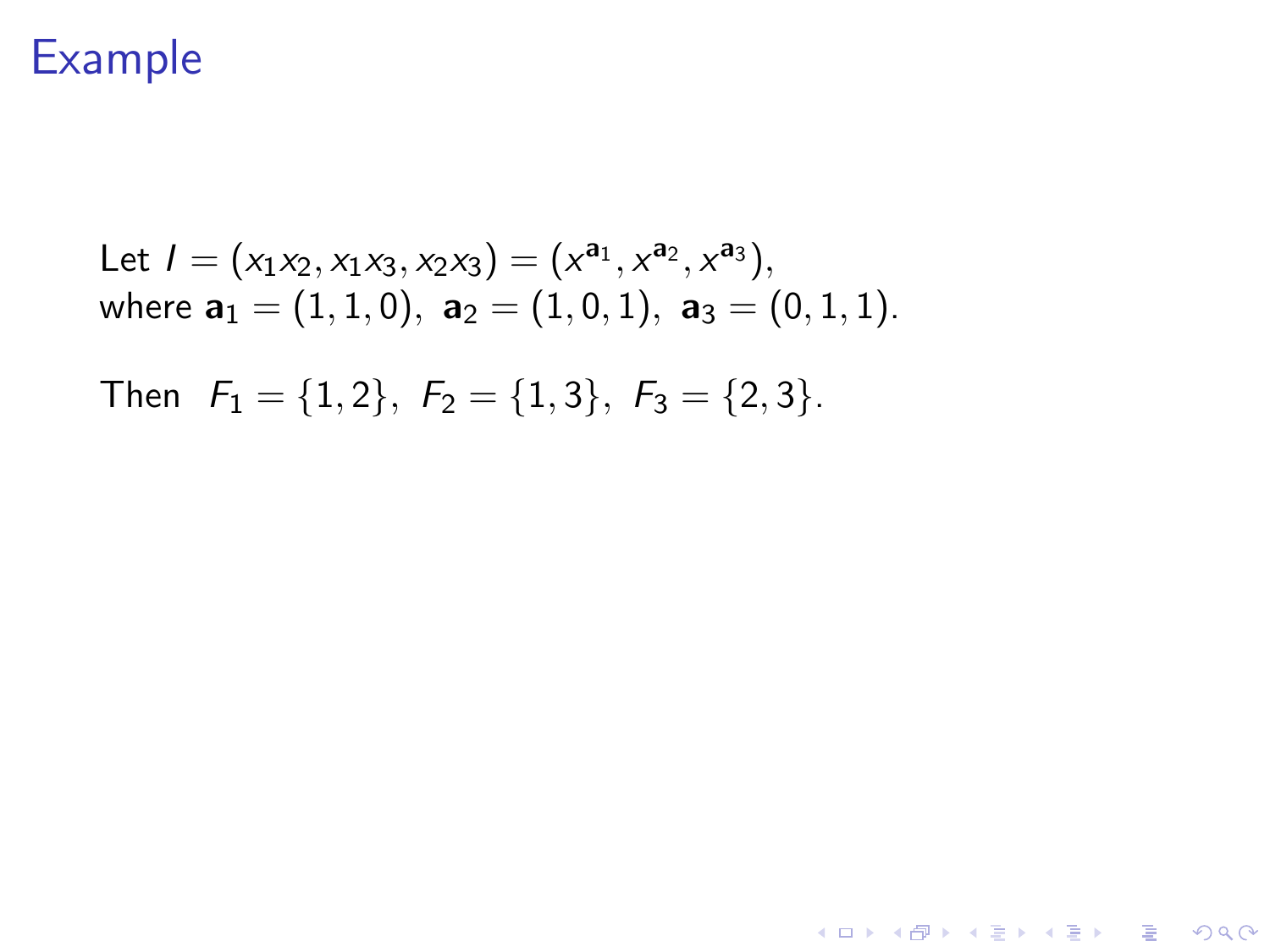Let 
$$
I = (x_1x_2, x_1x_3, x_2x_3) = (x^{a_1}, x^{a_2}, x^{a_3}),
$$
  
where  $\mathbf{a}_1 = (1, 1, 0), \ \mathbf{a}_2 = (1, 0, 1), \ \mathbf{a}_3 = (0, 1, 1).$ 

Then  $F_1 = \{1, 2\}$ ,  $F_2 = \{1, 3\}$ ,  $F_3 = \{2, 3\}$ . Hence *I* is the edge ideal of the graph  $\Gamma = \{F_1, F_2, F_3\}$ :



K ロ ▶ K @ ▶ K 할 > K 할 > 1 할 > 1 이익어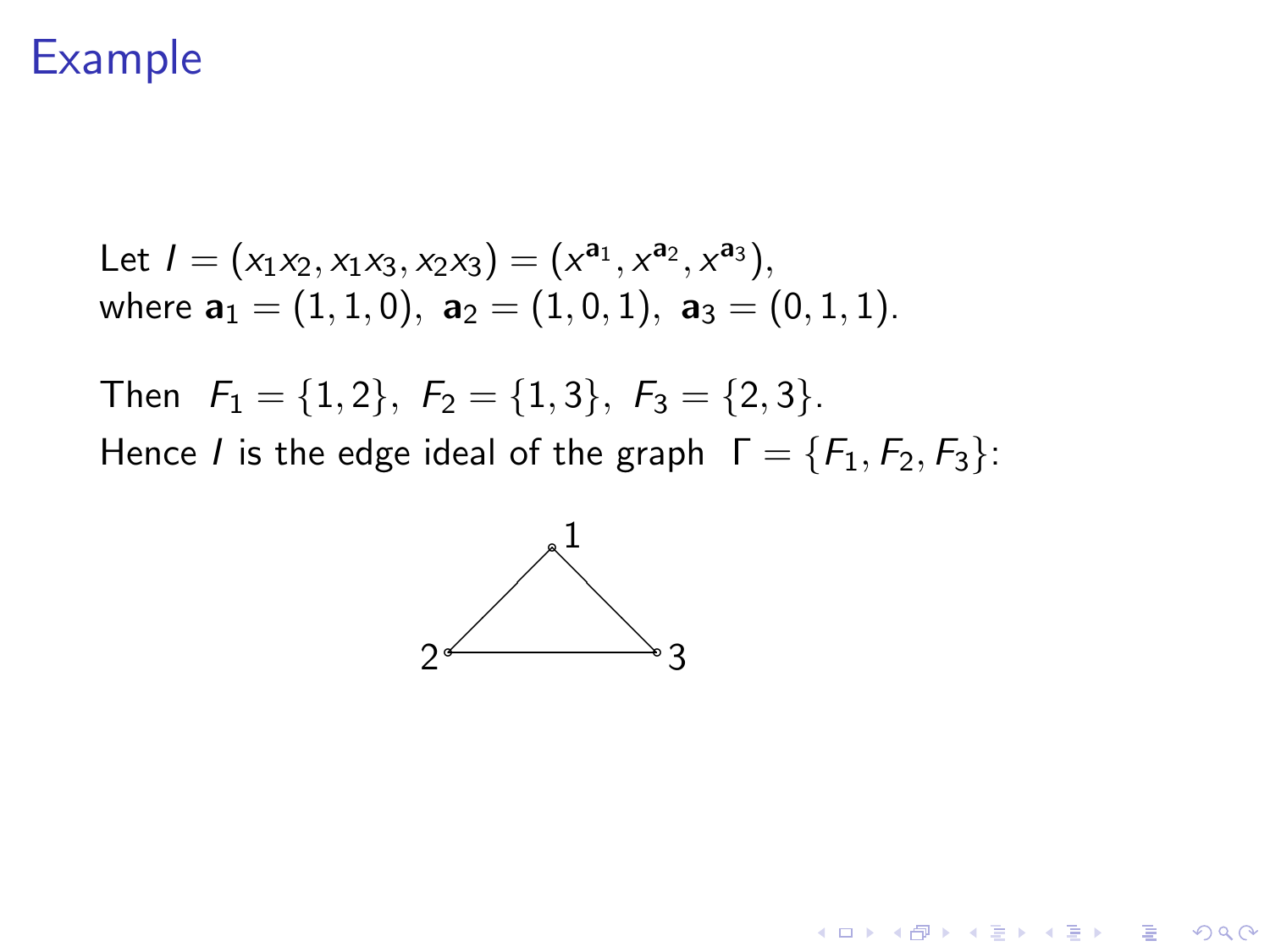# Symbolic powers

Let I be the edge ideal of a hypergraph Γ.

Let  $C_1, ..., C_s$  be the minimal covers of Γ. Then I has the decomposition

$$
I = P_1 \cap \cdots \cap P_s
$$

K ロ ▶ K @ ▶ K 할 > K 할 > 1 할 > 1 이익어

where  $P_j:=(\textit{x}_i\vert\, i\in \mathsf{C}_j),\,j=1,...,s.$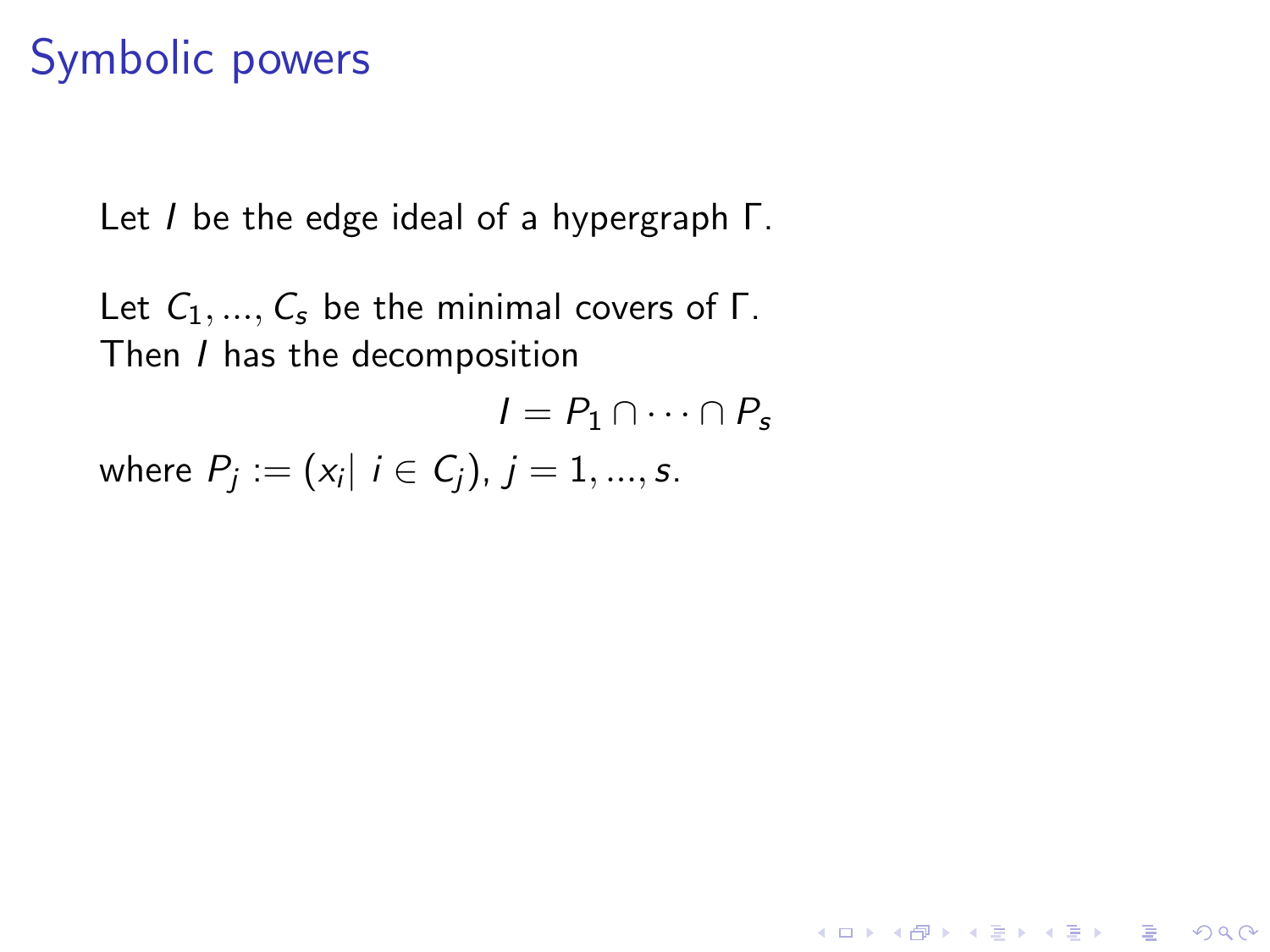# Symbolic powers

Let I be the edge ideal of a hypergraph Γ.

Let  $C_1, ..., C_s$  be the minimal covers of Γ. Then I has the decomposition

$$
I = P_1 \cap \cdots \cap P_s
$$

**KORKAR KERKER E VOOR** 

where  $P_j:=(\textit{x}_i\vert\, i\in \mathsf{C}_j),\,j=1,...,s.$ 

The  $k$ -th symbolic power of  $I$  is the ideal  $I^{(k)} := P_1^k \cap \cdots \cap P_s^k$ .

This notion has its origin in Algebraic Geometry.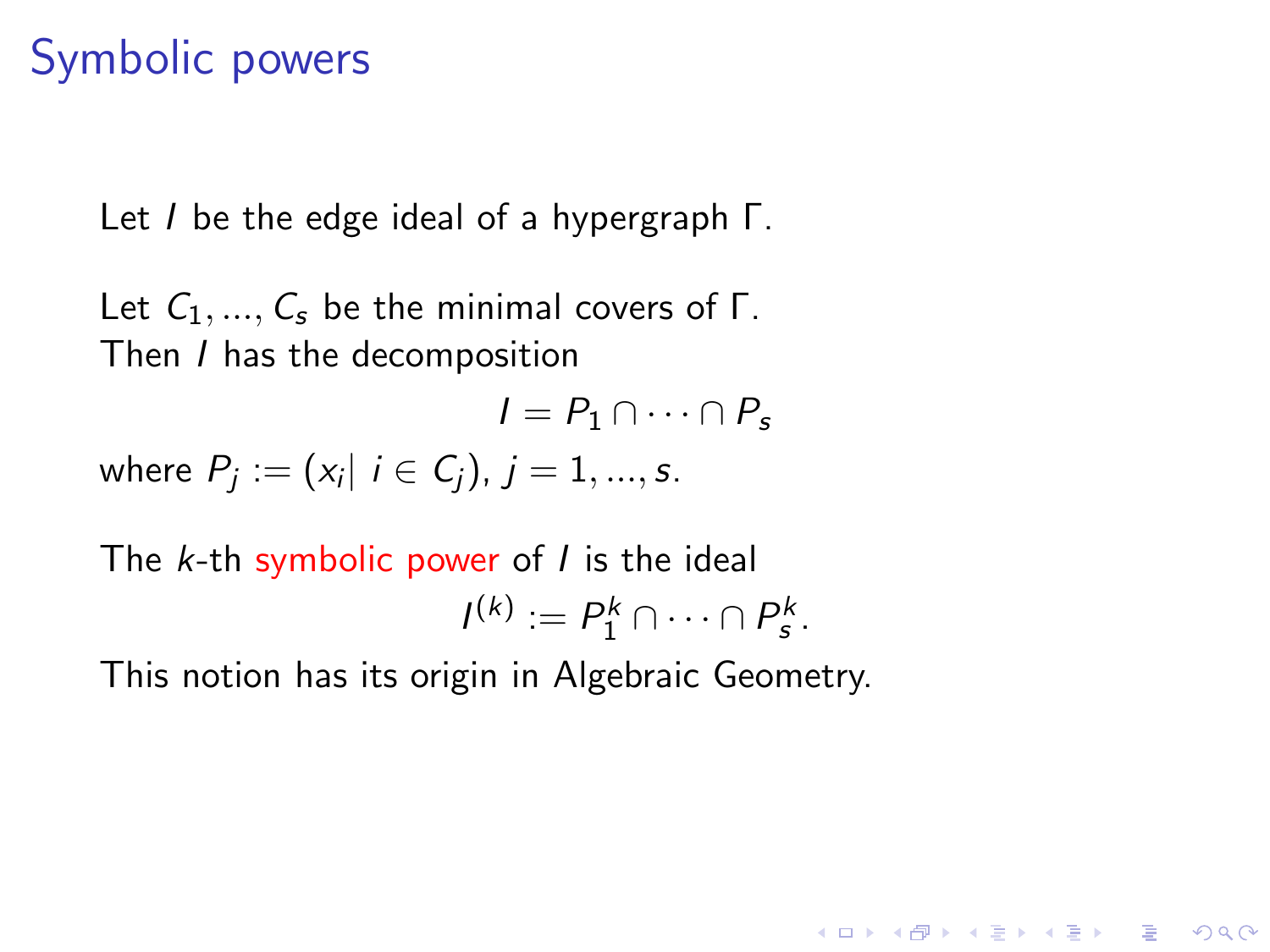# Symbolic powers

Let I be the edge ideal of a hypergraph Γ.

Let  $C_1, ..., C_s$  be the minimal covers of Γ. Then I has the decomposition

$$
I = P_1 \cap \cdots \cap P_s
$$

**KORKAR KERKER EL VOLO** 

where  $P_j:=(\textit{x}_i\vert\, i\in \mathsf{C}_j),\,j=1,...,s.$ 

The  $k$ -th symbolic power of  $I$  is the ideal  $I^{(k)} := P_1^k \cap \cdots \cap P_s^k$ .

This notion has its origin in Algebraic Geometry.

We always have  $I^k \subseteq I^{(k)}$ .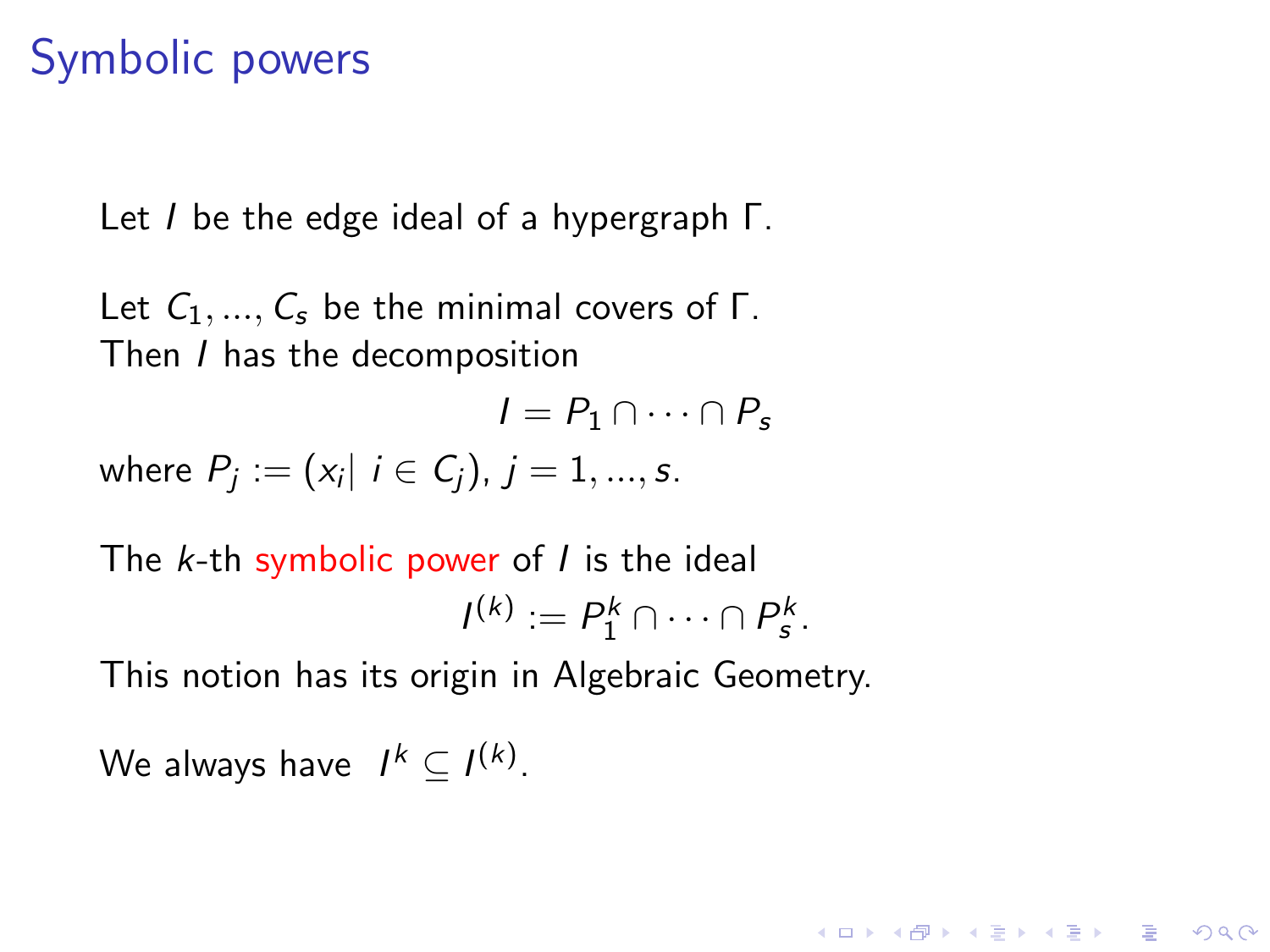## Mengerian hypergraph

**Problem**: When  $I^k = I^{(k)}$  for all  $k \geq 1$ ?

K ロ ▶ K @ ▶ K 할 ▶ K 할 ▶ | 할 | ⊙Q @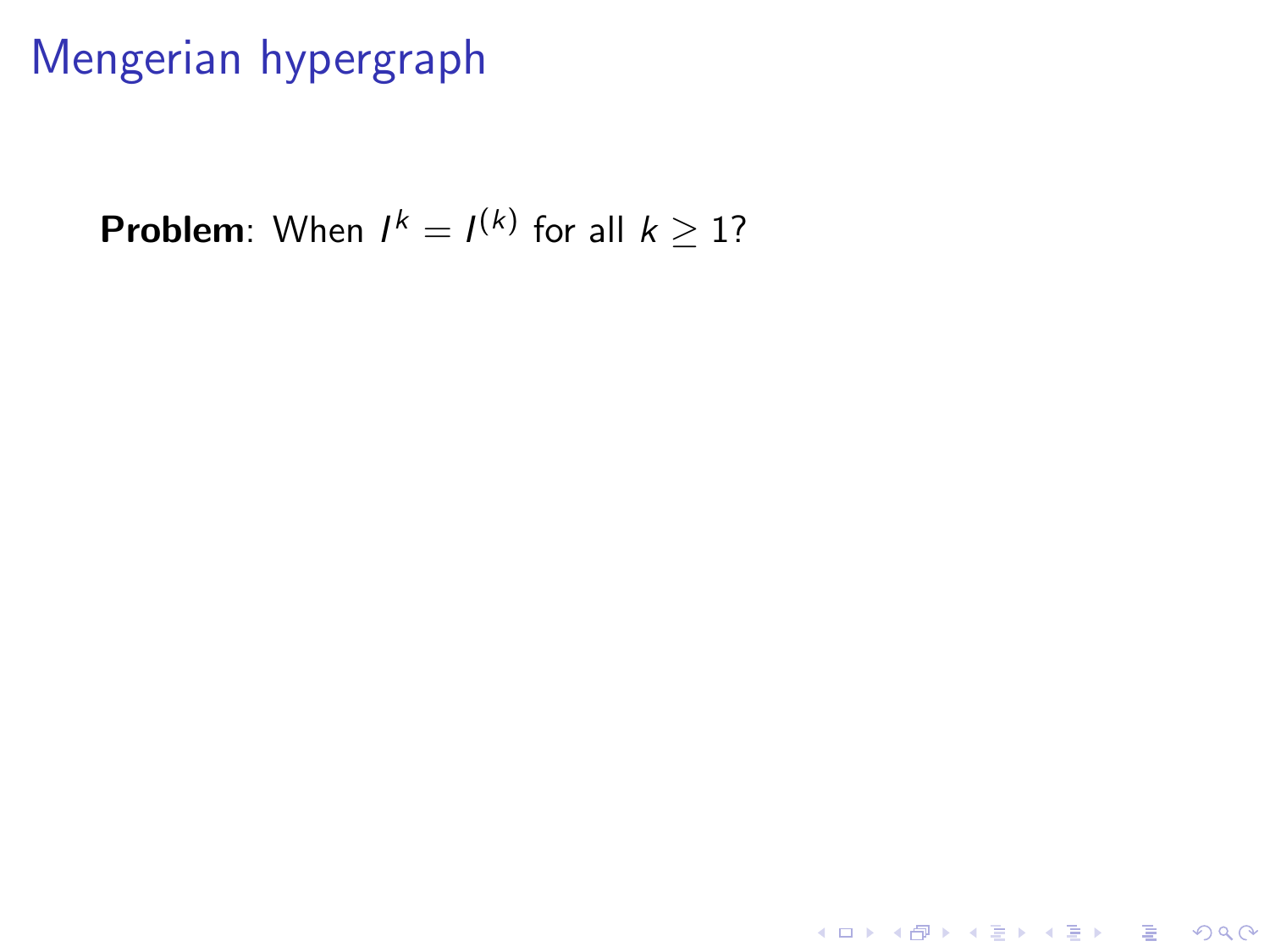## Mengerian hypergraph

**Problem**: When  $I^k = I^{(k)}$  for all  $k \geq 1$ ?

There are the following membership criteria:

**Lemma**:  $x^a \in I^k$  iff  $\nu(a) \geq k$ .

**Lemma**:  $x^a \in I^{(k)}$  iff  $\tau(a) \geq k$ .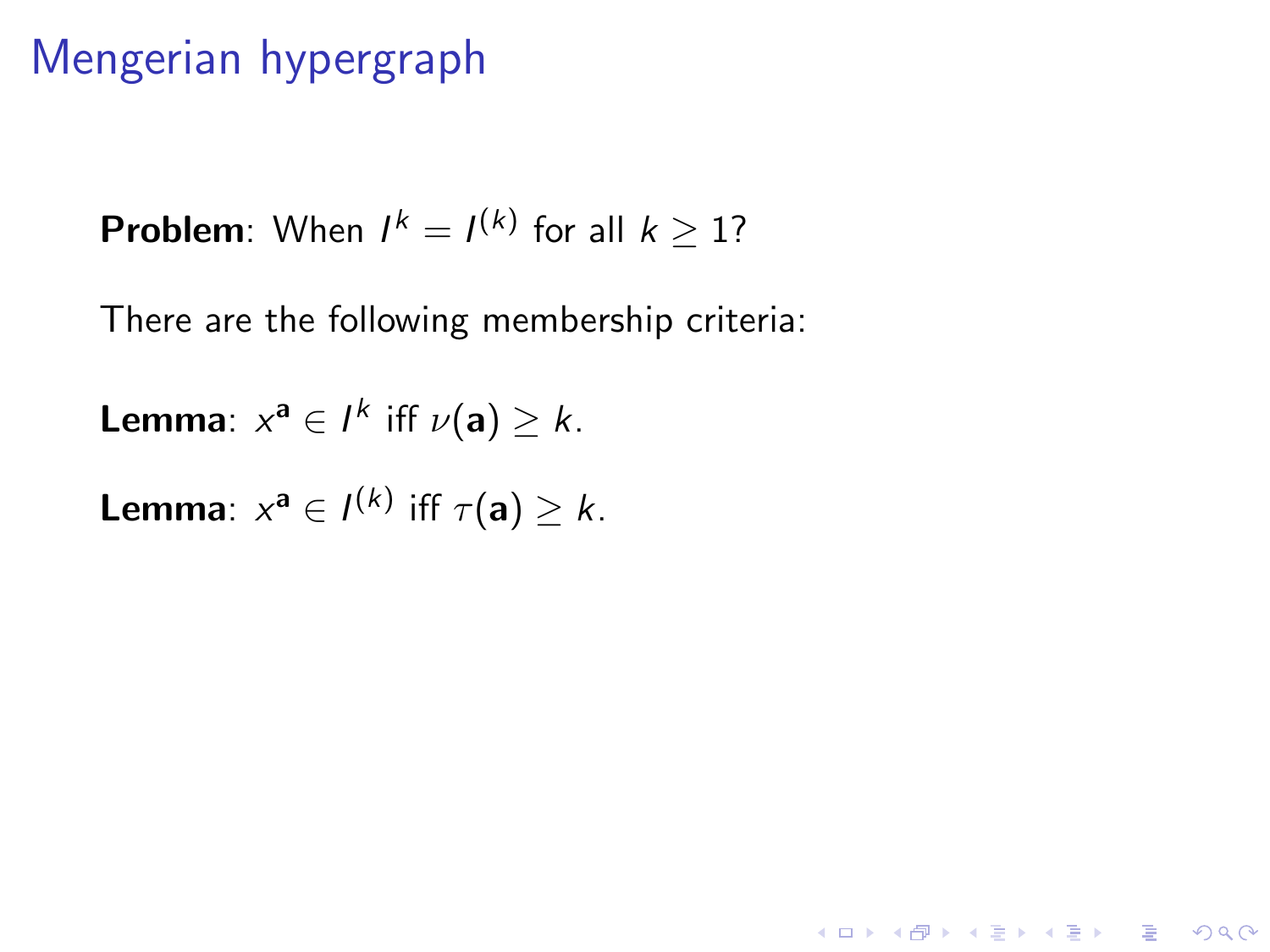### Mengerian hypergraph

**Problem**: When  $I^k = I^{(k)}$  for all  $k \geq 1$ ?

There are the following membership criteria:

**Lemma**:  $x^a \in I^k$  iff  $\nu(a) \geq k$ .

**Lemma**:  $x^a \in I^{(k)}$  iff  $\tau(a) \geq k$ .

One calls  $\Gamma$  Mengerian if  $\nu(\mathbf{a}) = \tau(\mathbf{a}) \ \forall \ \mathbf{a} \in \mathbb{N}^n$ .

Herzog-Hibi-Tr-Zheng:  $I^k = I^{(k)}$  for all  $k \geq 1$  iff  $\Gamma$  is a Mengerian hypergraph.

**KORKAR KERKER E VOOR**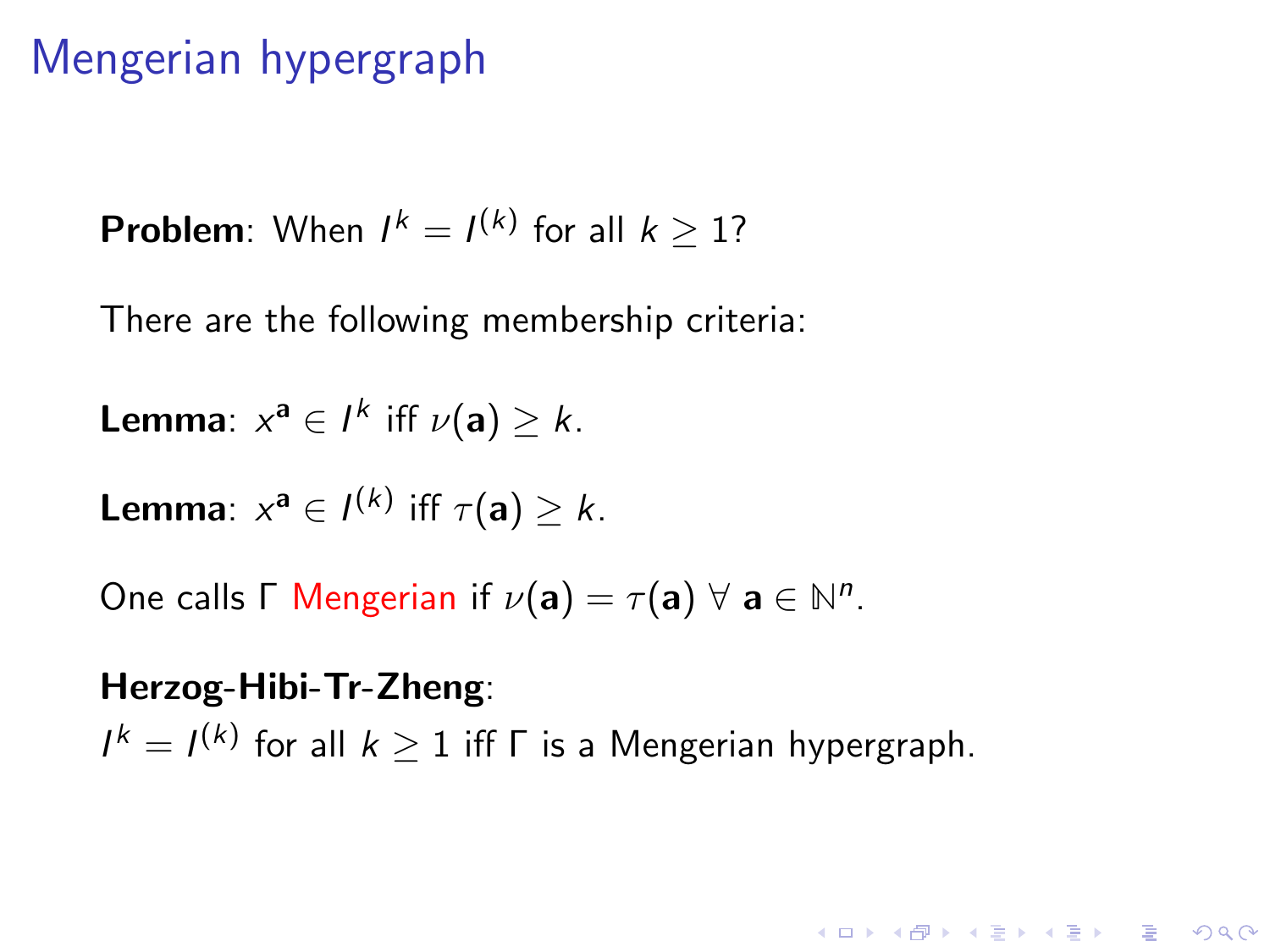Let  $I$  be an ideal in a ring  $R$ . The integral closure of  $I$  is defined as the ideal

$$
\bar{l} := \{f \in R \mid \exists f^d + g_1 y^{d-1} + \cdots + g_d = 0, g_j \in l^j\}.
$$

This notion has its origin also in Algebraic Geometry.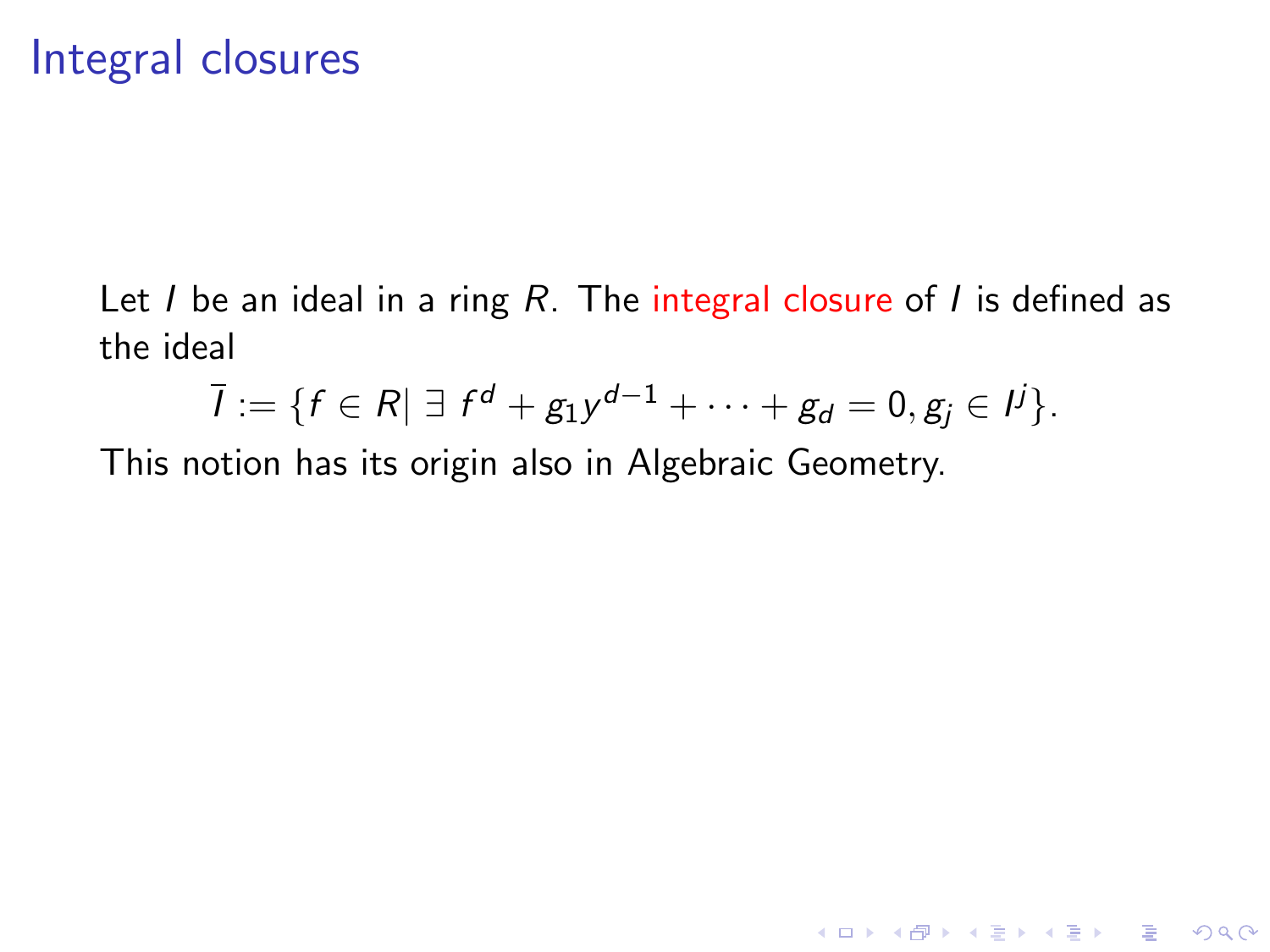Let I be an ideal in a ring R. The integral closure of I is defined as the ideal

$$
\bar{l} := \{f \in R \mid \exists f^d + g_1 y^{d-1} + \cdots + g_d = 0, g_j \in I^j\}.
$$

This notion has its origin also in Algebraic Geometry.

For a squarefree monomial ideal *I*, we have  $I^k \subseteq I^k \subseteq I^{(k)}$ .

**Problem**: When do we have equality in the above inequalities?

**K ロ ▶ K @ ▶ K 할 X X 할 X 및 할 X X Q Q O**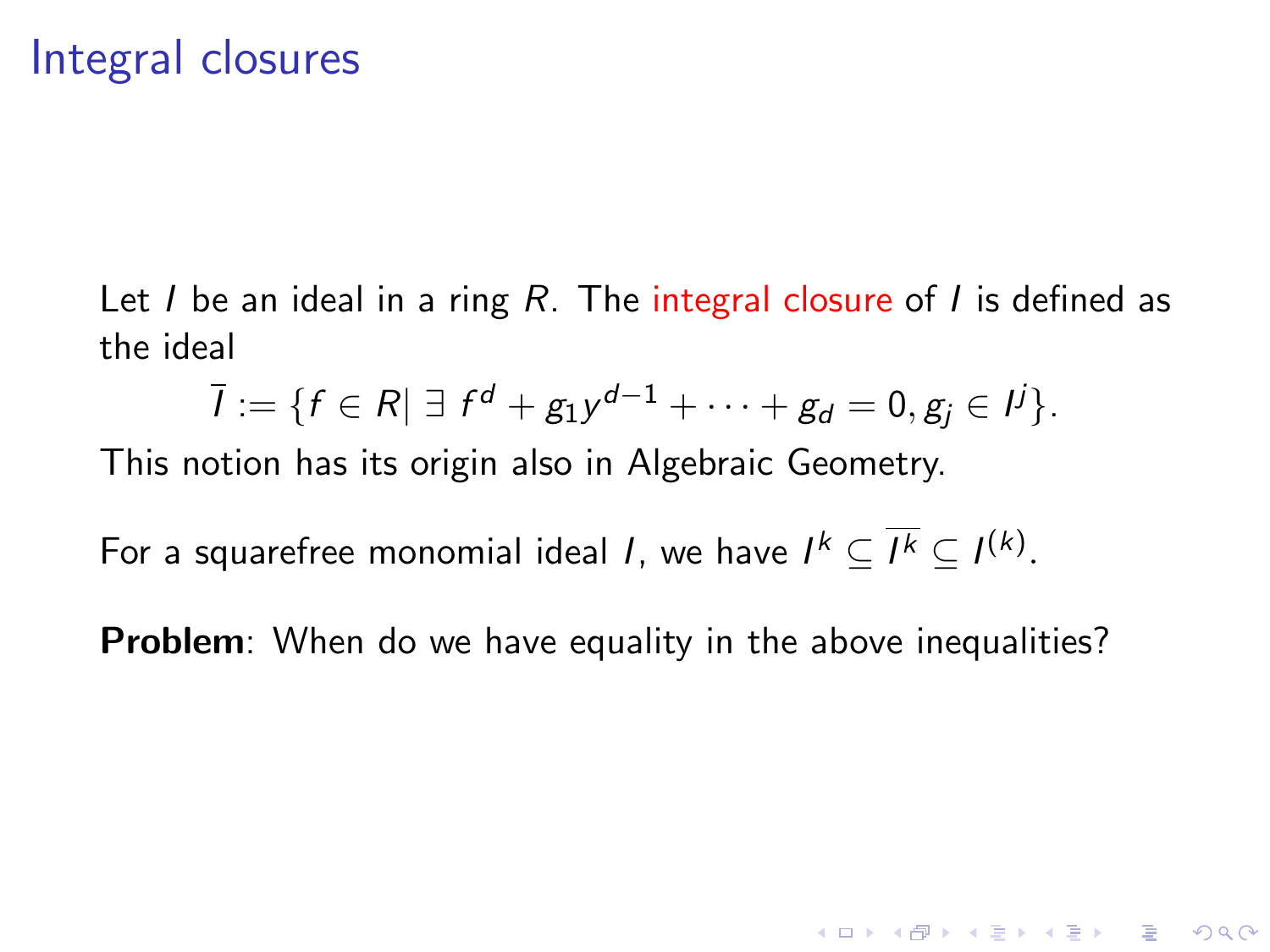## Fulkersonian hypergraph

Recall that 
$$
\nu(\mathbf{a}) \leq \nu^*(\mathbf{a}) = \tau^*(\mathbf{a}) \leq \tau(\mathbf{a})
$$
.

K ロ X K 메 X K B X X B X X D X O Q Q O

**Lemma**.  $x^a \in I^k$  iff  $\tau^*(a) \geq k$ .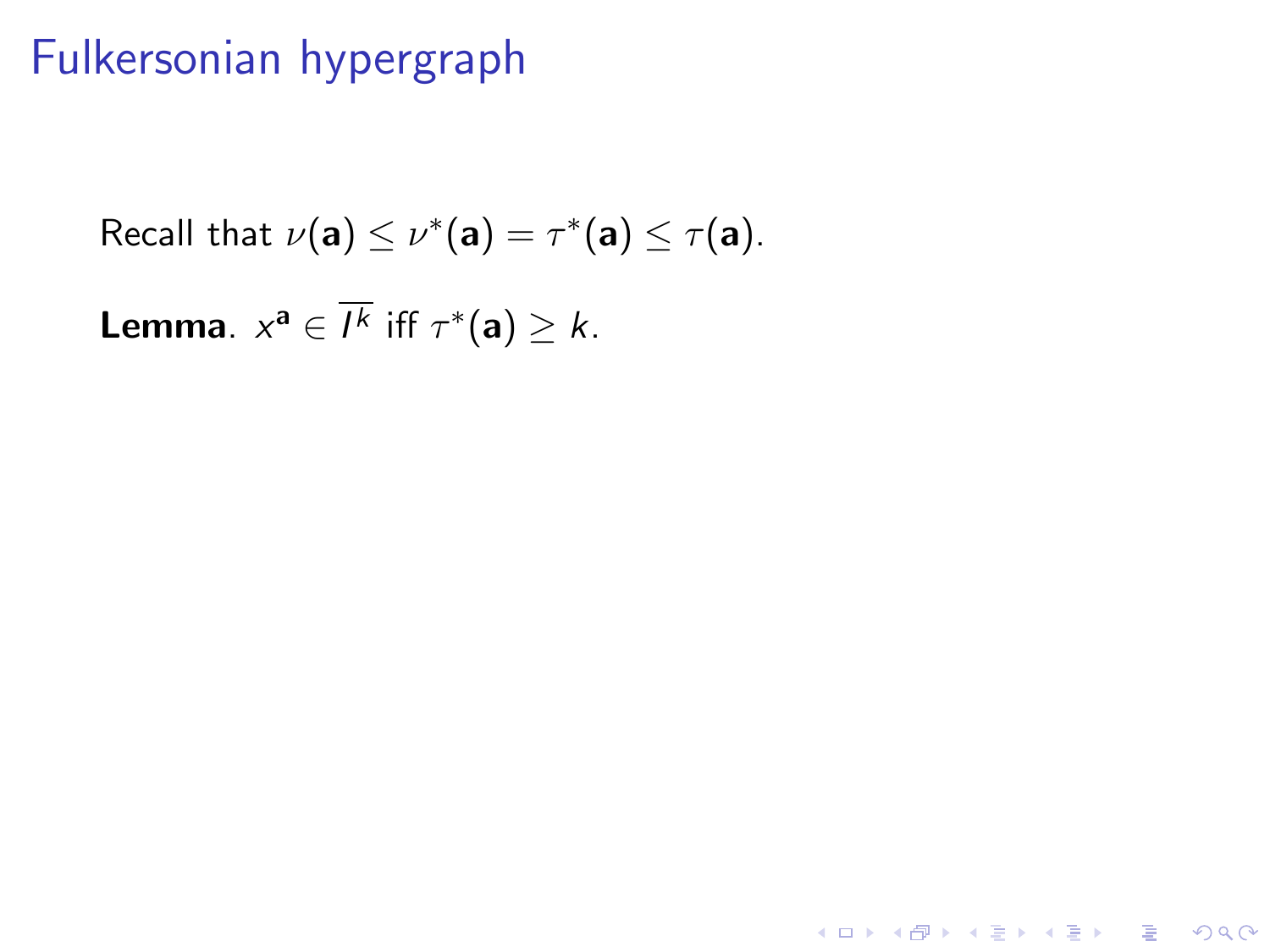### Fulkersonian hypergraph

Recall that 
$$
\nu(\mathbf{a}) \leq \nu^*(\mathbf{a}) = \tau^*(\mathbf{a}) \leq \tau(\mathbf{a})
$$
.

**Lemma**.  $x^a \in I^k$  iff  $\tau^*(a) \geq k$ .

One calls  $\Gamma$  Fulkersonian if  $\tau^*(\mathbf{a}) = \tau(\mathbf{a}) \ \forall \ \mathbf{a} \in \mathbb{N}^n$ .

**Tr**:  $\overline{I^k} = I^{(k)}$  for all  $k \geq 1$  iff  $\Gamma$  is Fulkersonian.

One may expect that  $I^k = \overline{I^k}$  for all  $k \ge 1$  iff  $\nu(\mathbf{a}) = \tau^*(\mathbf{a}) \ \forall \ \mathbf{a} \in \mathbb{N}^n$ ?

**K ロ ▶ K @ ▶ K 할 X X 할 X 및 할 X X Q Q O**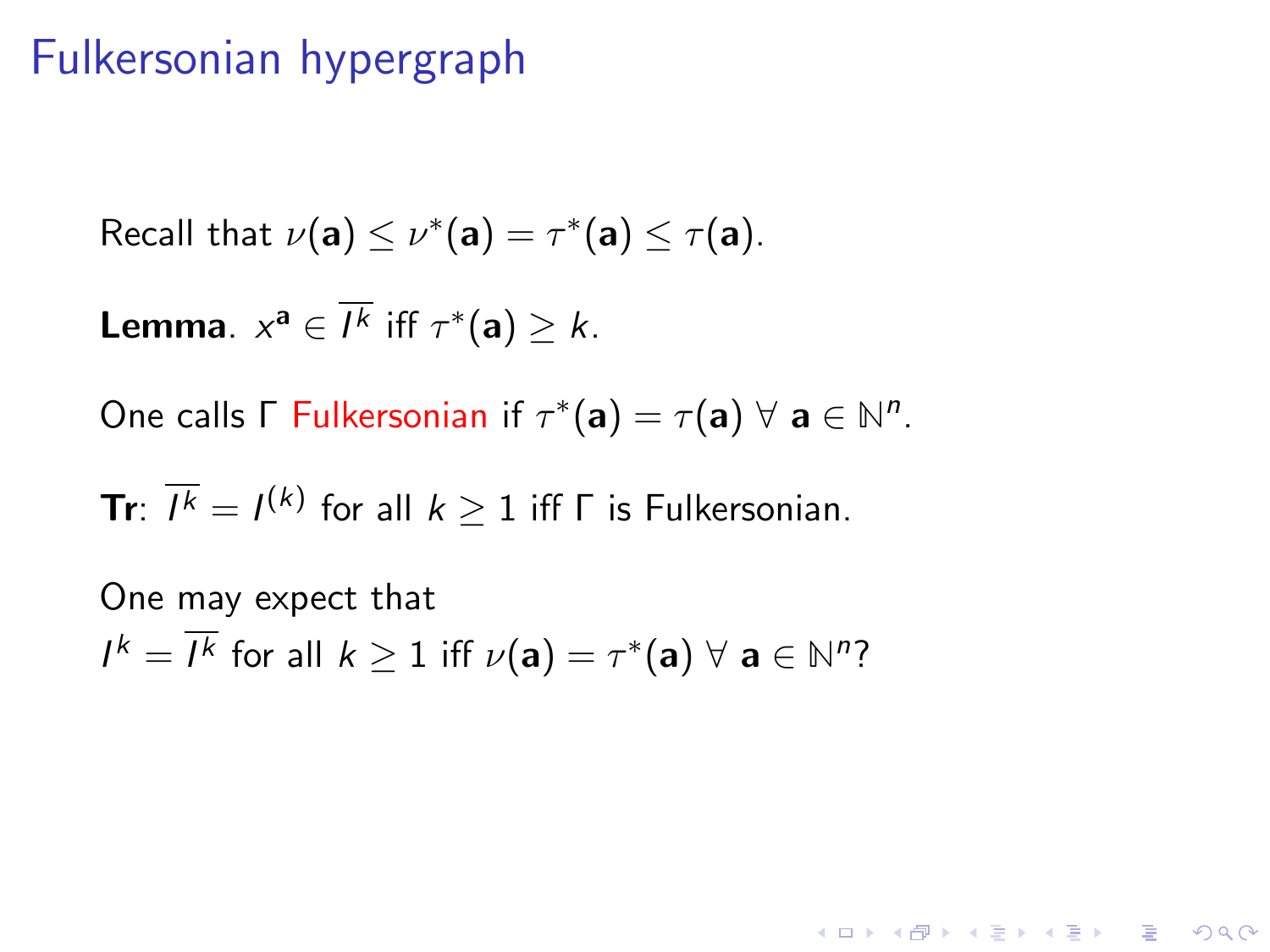### Fulkersonian hypergraph

Recall that 
$$
\nu(\mathbf{a}) \leq \nu^*(\mathbf{a}) = \tau^*(\mathbf{a}) \leq \tau(\mathbf{a})
$$
.

**Lemma**.  $x^a \in I^k$  iff  $\tau^*(a) \geq k$ .

One calls  $\Gamma$  Fulkersonian if  $\tau^*(\mathbf{a}) = \tau(\mathbf{a}) \ \forall \ \mathbf{a} \in \mathbb{N}^n$ .

**Tr**:  $\overline{I^k} = I^{(k)}$  for all  $k \geq 1$  iff  $\Gamma$  is Fulkersonian.

One may expect that  $I^k = \overline{I^k}$  for all  $k \ge 1$  iff  $\nu(\mathbf{a}) = \tau^*(\mathbf{a}) \ \forall \ \mathbf{a} \in \mathbb{N}^n$ ?

This is not true. So what is the condition for  $I^k = \overline{I^k}$ .

**KORKAR KERKER E VOOR**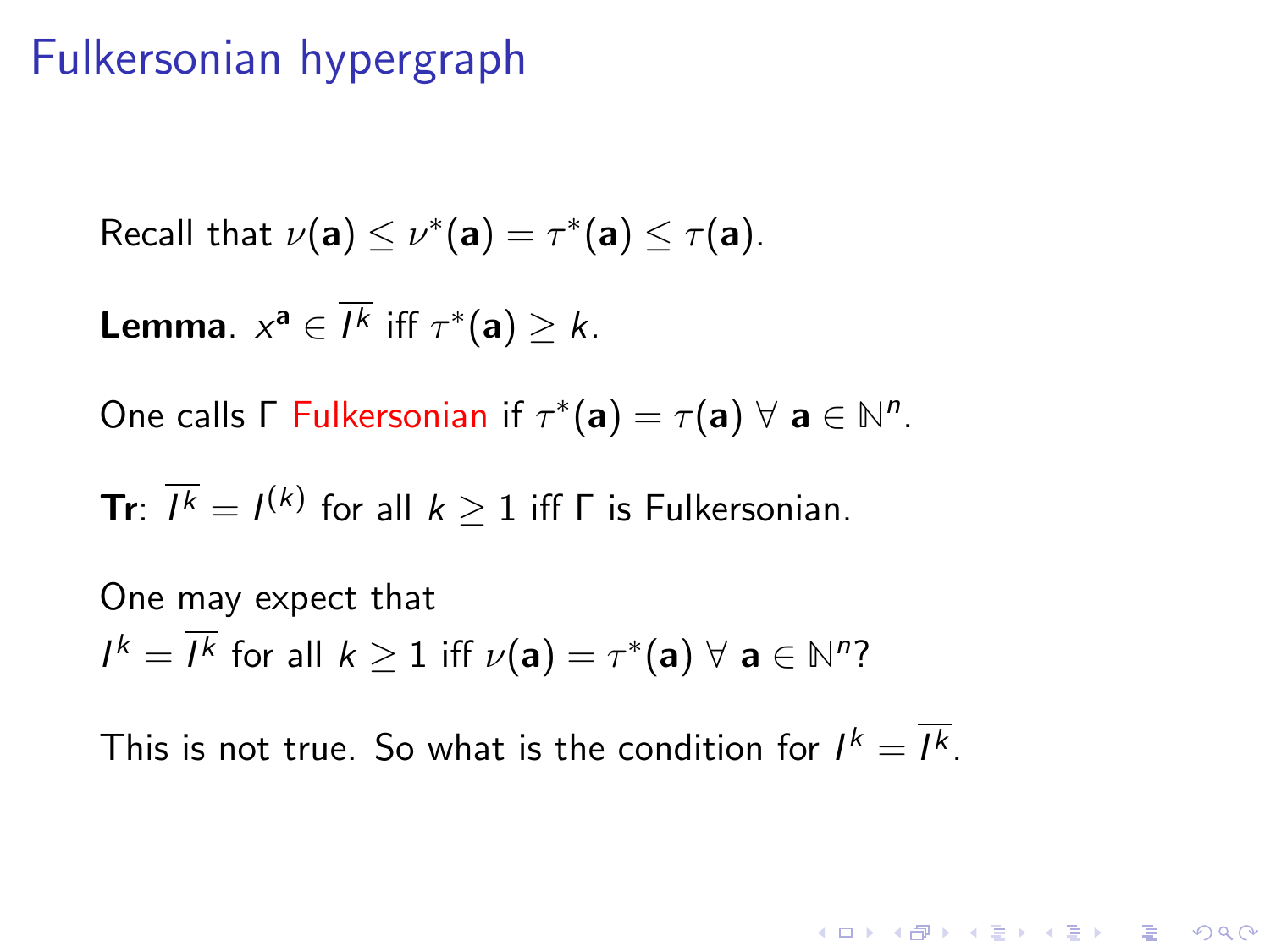### Integer round-down property

Let  $\lfloor \nu^*(\mathbf{a}) \rfloor$  denote the integer round-down of  $\nu^*(\mathbf{a})$ . Then  $\nu(\mathbf{a}) \leq \lfloor \nu^*(\mathbf{a}) \rfloor \leq \nu^*(\mathbf{a}).$ 

**K ロ ▶ K @ ▶ K 할 X X 할 X 및 할 X X Q Q O** 

**Lemma**:  $x^a \in \overline{I^k}$  iff  $\tau^*(a) \geq k$  iff  $\lfloor \nu^*(a) \rfloor \geq k$ .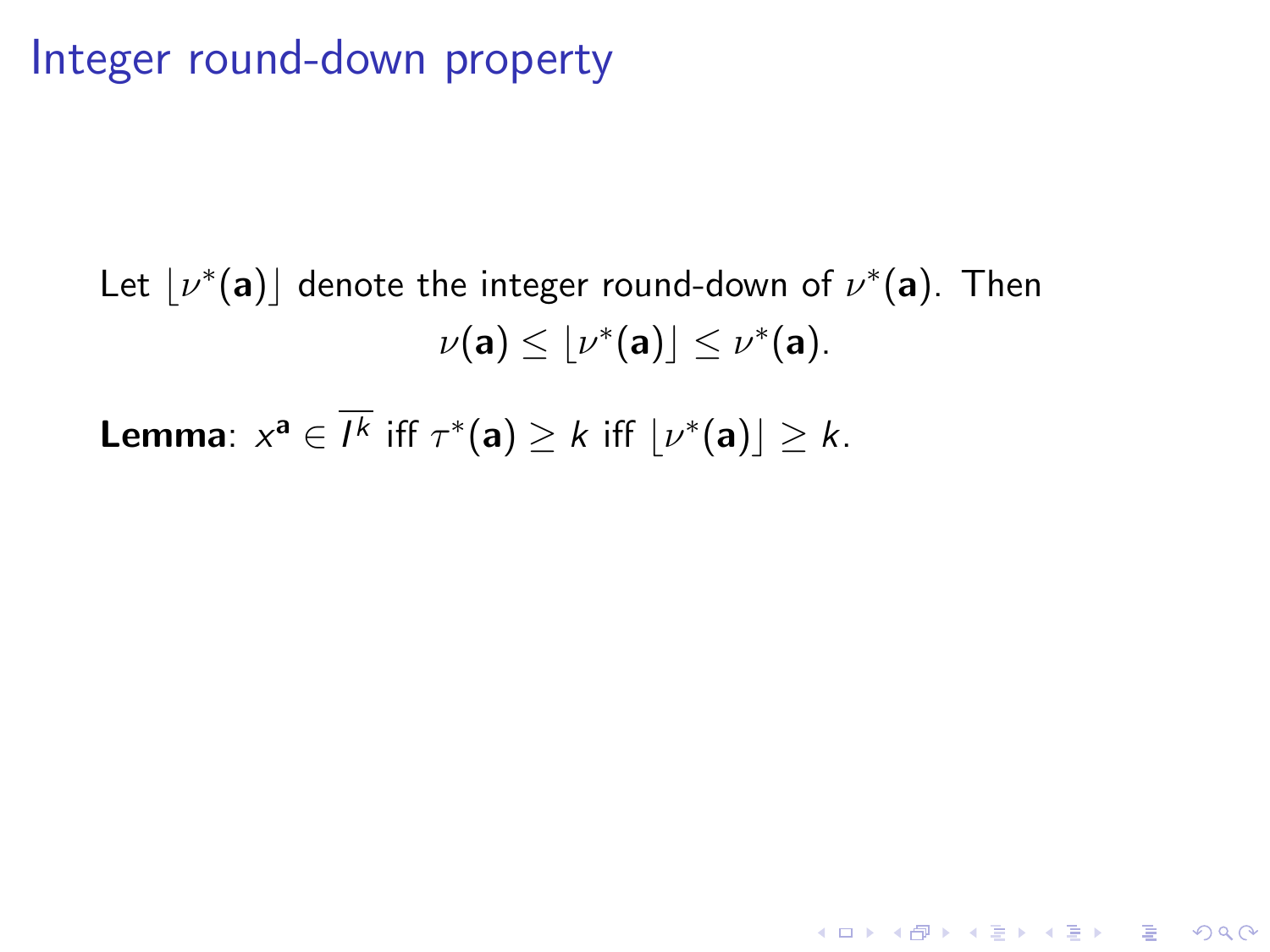### Integer round-down property

Let  $\lfloor \nu^*(\mathbf{a}) \rfloor$  denote the integer round-down of  $\nu^*(\mathbf{a})$ . Then  $\nu(\mathbf{a}) \leq \lfloor \nu^*(\mathbf{a}) \rfloor \leq \nu^*(\mathbf{a}).$ 

**Lemma**:  $x^a \in \overline{I^k}$  iff  $\tau^*(a) \geq k$  iff  $\lfloor \nu^*(a) \rfloor \geq k$ .

We say that Γ has the integer round-down property if  $\nu(\mathbf{a}) = \lfloor \nu^*(\mathbf{a}) \rfloor$  for all  $\mathbf{a} \in \mathbb{N}^n$ .

**Tr**:  $I^k = \overline{I^k}$  for all  $k \ge 1$  iff  $\Gamma$  has the integer round-down property.

**KORKAR KERKER EL VOLO**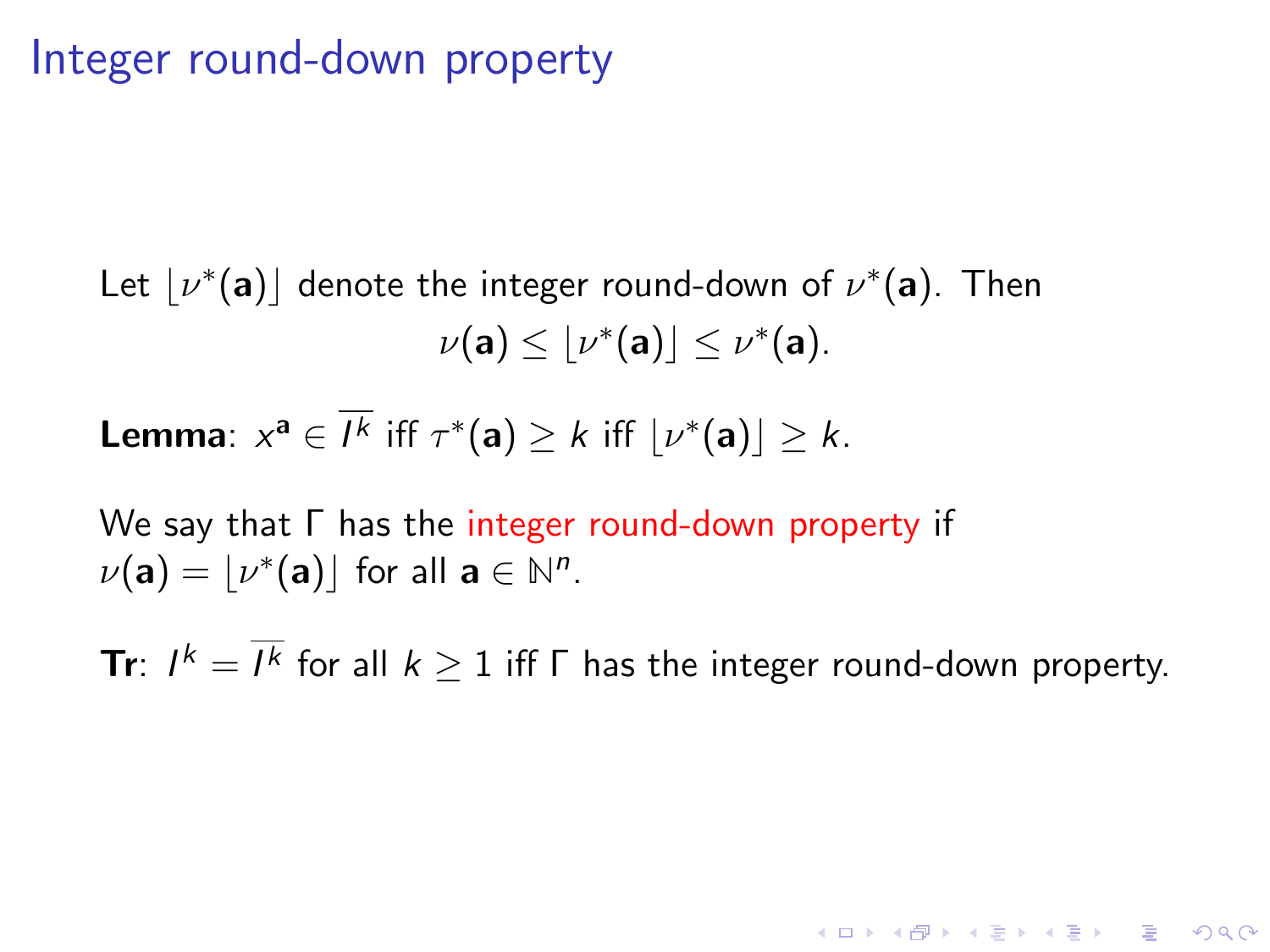# **Applications**

**Combinatorics**: The above classes of hypergraphs were studied already in the 70' by Berge, Fulkerson, Lovasz, Schrijver, Seymour, Trotter, etc.

Algebra: The corresponding properties of monomial ideals have been studied only since the 90'.

**KORK STRATER STRAKER**